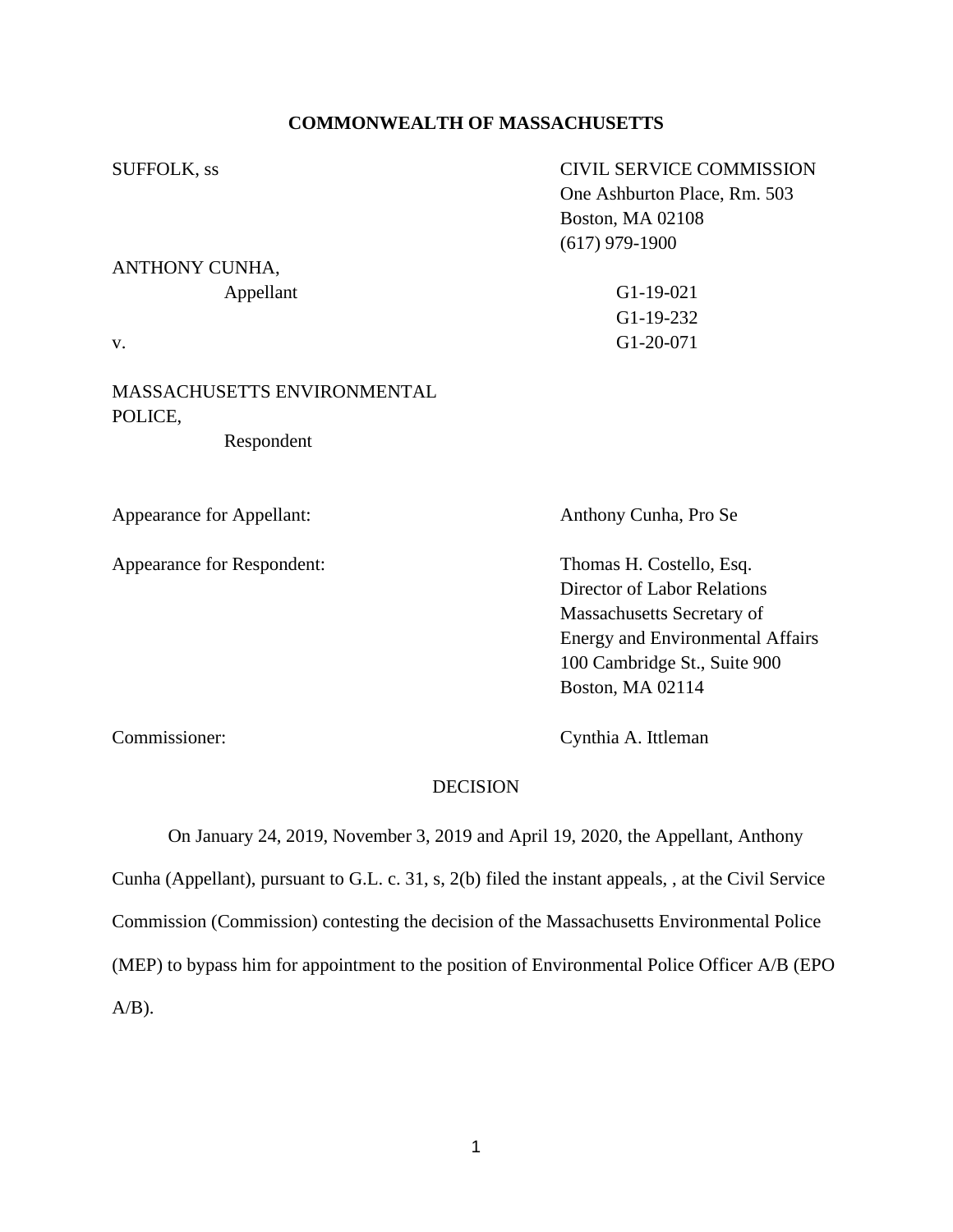I held a full hearing regarding the first appeal on April 5,  $2019<sup>1</sup>$ . The hearing was digitally recorded, and the parties were given CDs from the hearing.<sup>2</sup> The parties submitted posthearing briefs on or about April 23, 2019. The parties agreed that the second and third bypass appeals, which involved the same bypass reasons, , would proceed without a hearing. The appeals were consolidated.

### **FINDINGS OF FACT**

Twenty-one (21) exhibits, thirteen (13) from MEP and eight (8) from the Appellant, were entered into evidence at the hearing and two (2) additional exhibits produced by t MEP at my request.. Based on the documents submitted, the testimony of the following witnesses:

### *For the Massachusetts Environmental Police*

- Lieutenant Michael Lees, Massachusetts Environmental Police
- **Exercise 1** Lieutenant Colonel Anthony Abdal-Khabir, Massachusetts Environmental Police

#### *For the Appellant*

■ Anthony Cunha

and taking administrative notice of all matters filed in the case; pertinent statutes, regulations, policies, stipulations and reasonable inferences from credible evidence; a preponderance of the evidence establishes the following:

1. On or about September 17, 2016, the Appellant took the civil service examination for Environmental Police Officer and received a score of 87. (Stipulated Fact)

<sup>&</sup>lt;sup>1</sup> The Standard Adjudicatory Rules of Practice and Procedure, 801 CMR ss. 1.00, *et seq.*, apply to adjudications before the Commission with Chapter 31 or any Commission rules taking precedence.

 $2$  If there is a judicial appeal of this decision, the plaintiff in the judicial appeal would be obligated to supply the court with a transcript of this hearing to the extent that he/she wishes to challenge the decision as unsupported by substantial evidence, arbitrary and capricious, or an abuse of discretion. In such cases, this CD should be used by the plaintiff in the judicial appeal to transcribe the recording into a written transcript.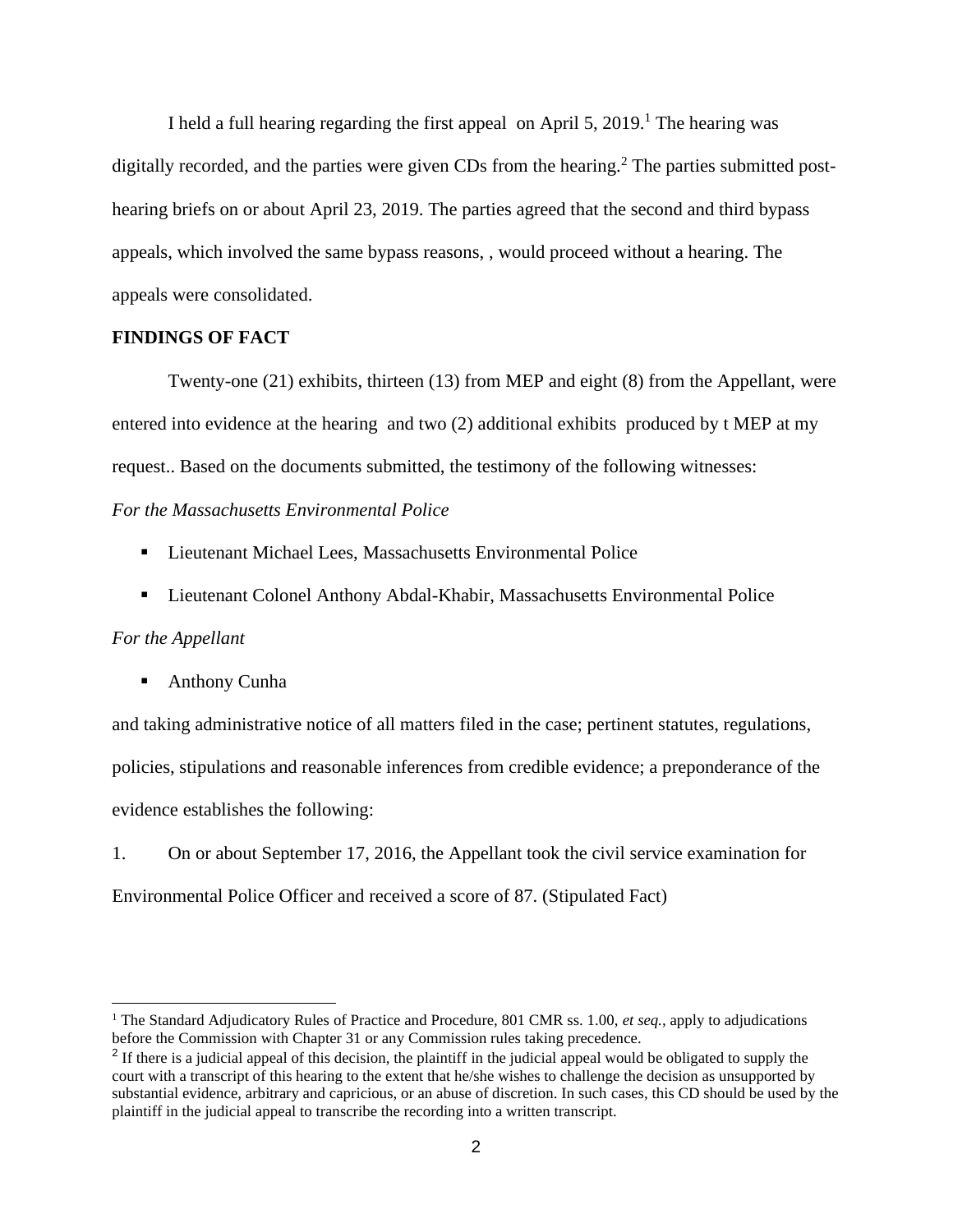2. In or about January 2017, the state's Human Resource Division (HRD) established a list of eligible candidates for Environmental Police Officer (EPO A/B). (Stipulated Fact)

3. On or about September 20, 2018, HRD, at the request of the Massachusetts Environmental Police, sent Certification No. 05821 to the Massachusetts Environmental Police. (Stipulated Fact)

4. The Appellant was ranked tied for seventh (7th) among those willing to accept employment. (Stipulated Fact)

5. Of the eleven (11) candidates selected for employment by the Massachusetts

Environmental Police, three (3) were ranked below the Appellant. An additional three (3)

candidates bypassed the Appellant on the second bypass and two (2) candidates bypassed him as

part of the third bypass. (Stipulated Fact)

6. By letter dated December 19, 2018, Lieutenant Colonel Anthony Abdal-Khabir of the

Massachusetts Environmental Police, the Appointing Authority, notified the Appellant that the

MEP was bypassing him for appointment. (Respondent Ex. 13)

7. HRD accepted the following reasons for bypass:

...Specifically, as an Environmental Police Officer you must be able to safely operate motor vehicles in stressful situations. Further, Environmental Police Officers must not only abide by the laws of the Commonwealth they must enforce them. Given your driving history, the Department has concerns relative to your ability to do this. You have a record of multiple driving violations dating back to 2007 and two (2) license suspensions, one in 2007 and one (1) criminal violation in 2010. Violations include a marked lane violation and failure to stop/yield in 2007, as well as license suspension for failure to pay a fine and costs. In 2008, you were not issued an inspection sticker due to failure to pay fines and costs. You also received a speeding ticket and you were cited for operating a motor vehicle with modified height. In 2009, you had a surchargeable accident. In 2010, you had an accumulation of convictions or points, which resulted in your license being suspended. On February 23, 2010, you were criminally charged for operating your vehicle despite your suspension. In 2012, you had a driving incident for failure to keep/right lane. Lastly, you had a work related accident in 2016, while driving a state vehicle. Although you reported this to the police, you did not report it to your supervisor.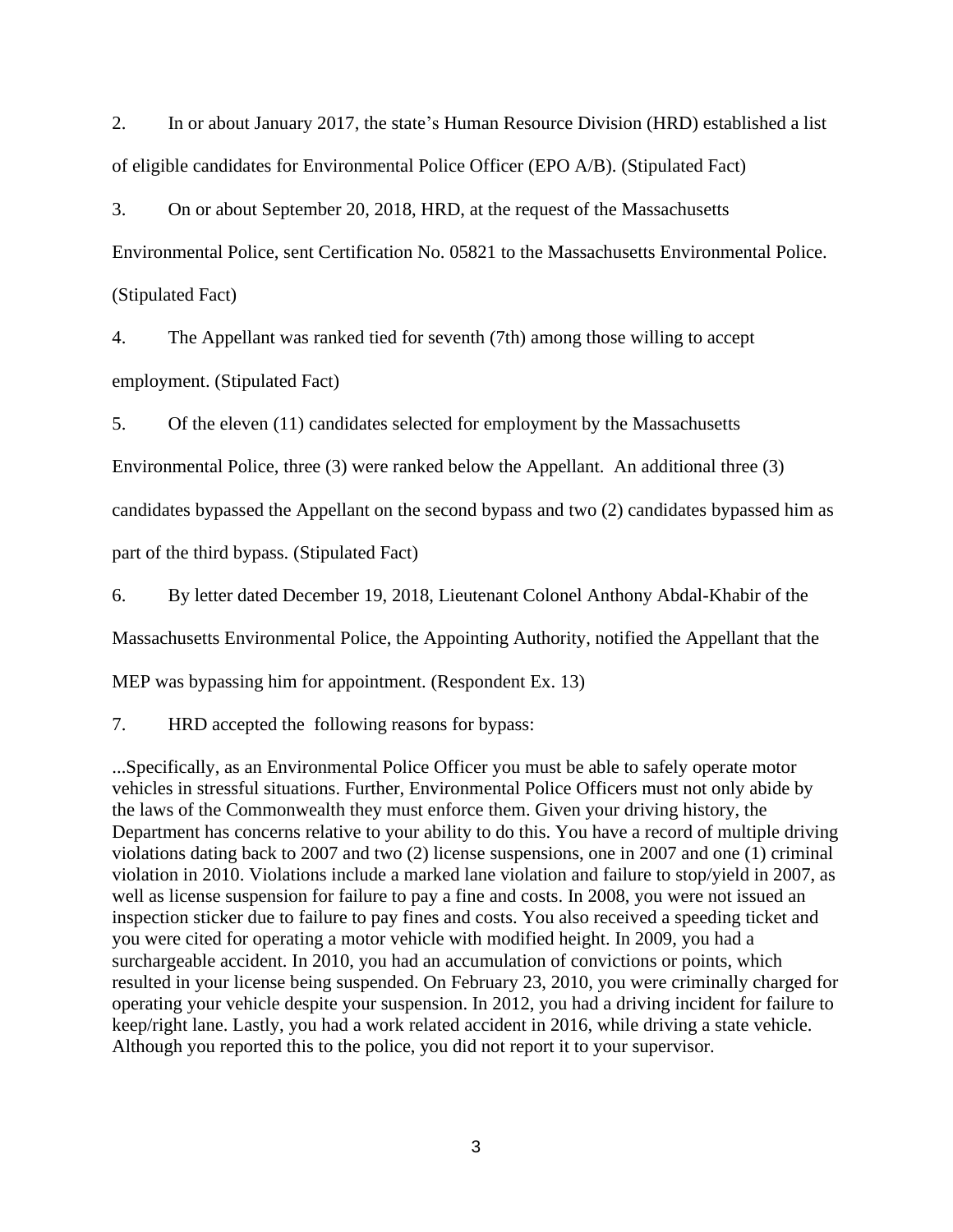You have a history with the Massachusetts Environmental Police (MEP) of hunting waterfowl out of season and multiple taxidermist violations. In 2013, you were charged twice for deer/waterfowl hunting without a stamp. MEP seized two (2) wild wood ducks. In 2014, you were charged with failure to sign a migratory bird stamp. In 2015, you received a civil taxidermist violation, a civil hunting/fishing duplicate license violation, and a civil fish/wildlife hunting/fishing violation. In addition, in 2015, the environmental police seized three (3) carcasses from you and you received two (2) non-criminal citations and a written warning. In 2016, you received a citation for possession of beaver without salvage tags.

Your taxidermist violations include an admitted lack of record keeping. An environmental police officer inspects your taxidermy business, and you stated that you do not keep records for your taxidermy business. You could not explain or remember where several species originated, which resulted in the seizure of some of your products. A return inspection produced another instance where you had no permit for a beaver in your possession.... (Respondent Ex. 13)

8. The Massachusetts Environmental Police are sworn to uphold all of the laws of the

Commonwealth of Massachusetts, with a focus on the environmental laws. (Testimony of Abdal-

Khabir). MEP officers are tasked with conservation law enforcement, fish and game laws,

hunting, trapping, fishing, ATV and boating laws, taxidermy checks, and market inspections.

MEP officers are uniformed, carry a weapon, and drive marked vehicles with lights and sirens.

(Testimony of Lees)

9. Lieutenant Colonel Anthony Abdal-Khabir became Acting Colonel of the MEP in September 2018. He was named Lieutenant Colonel in August 2018. He began as an Officer with the MEP twenty-four (24) years ago and moved up the ranks as a sergeant and a captain during his tenure. (Testimony of Abdal-Khabir)

10. The MEP has an internal hiring board which undertakes an initial pre-screening of a candidate after the candidate has taken the civil service examination. This involves the Lieutenant Colonel and the Human Resources-civilian component. This prescreening is undertaken before a background investigator is assigned to investigate each candidate. A bypass could occur at this step. The next step in the process is the background investigation by a field officer. That field officer makes a recommendation to management as to whether the officer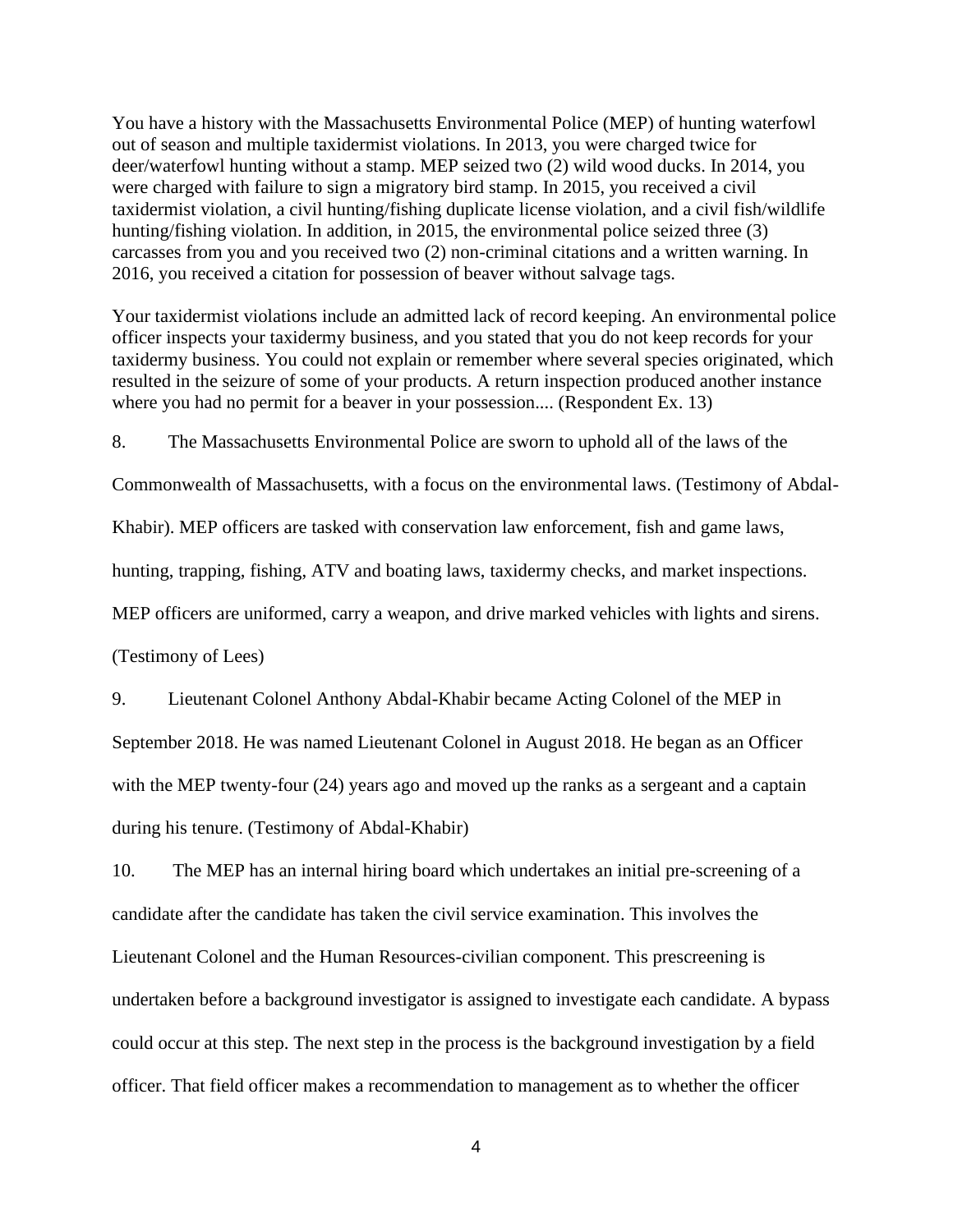recommends a candidate or not. The next layer of the process are the interviews with higher level management, a board of four people. Lt. Colonel Abdal-Khabir indicated that "it is a very selffiltering process." (Testimony of Abdal-Khabir)

11. The Appellant completed a written application to become a member of the MEP on or about November 1, 2018.<sup>3</sup> (Appellant's Written Application, provided to Commission posthearing by MEP)

12. Lieutenant Michael Lees (Lt. Lees) has been employed by the MEP for fourteen (14) years. He began as an officer and moved up the ranks to sergeant and ultimately to his current rank as lieutenant. Lt. Lees was assigned to investigate the Appellant's background in October/November 2018 by Captain Forsyth. Lt. Lees was trained by the MA State Police to conduct a background investigation. (Respondent Ex. 1)

13. Lt. Lees initially ran the Appellant's information through numerous databases to ascertain his criminal and driver histories. Specifically, Lt. Lees did a CORI check, a Board of Probation Check, and an in-house MEP database check for a criminal history and a Registry of Motor Vehicle check, to ascertain any driver history. (Respondent Ex. 2 and Testimony of Lt. Lees). MEP officers drive a marked vehicle with lights and sirens and are able to pursue motor vehicles and make motor vehicle stops. Lt. Lees indicated that it is important to be a safe drive because the goal is to protect the public. (Testimony of Lees)

14. After an initial phone call, Lt. Lees met with the Appellant on two (2) separate occasions relative to his candidacy. The first such meeting was a pre-investigation meeting at the Athol Police Department, wherein Lt. Lees took the Appellant's fingerprints and the two sat down and

<sup>&</sup>lt;sup>3</sup> The Appellant's written application was submitted post-hearing on April 11, 2019, pursuant to the Commission's order of April 5, 2019. In addition to the Appellant's written application, the MEP submitted the driving history and the MEP in-house history and/or contact of the eleven (11) candidates who the MEP appointment, pursuant to the Commission's order.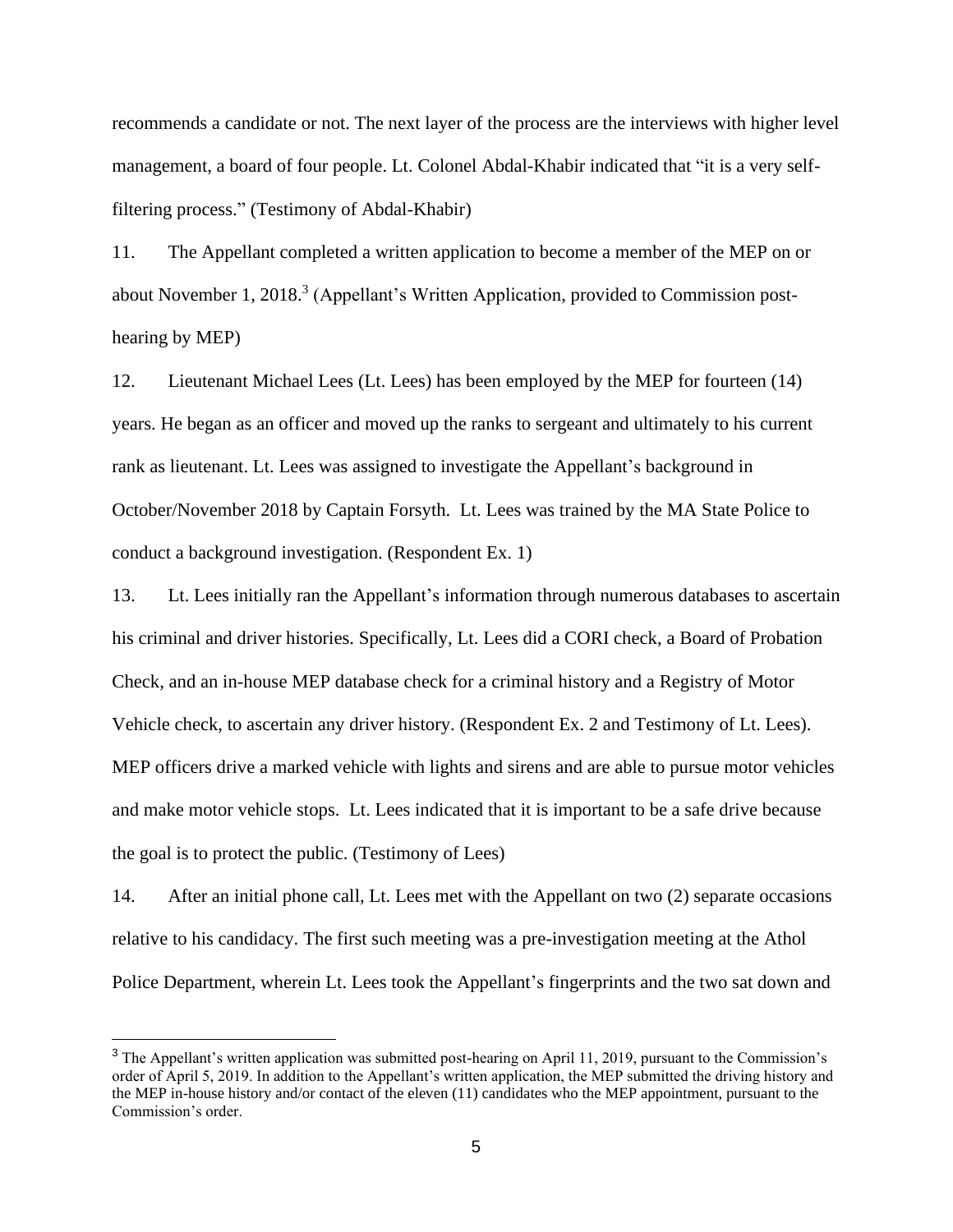discussed, among other things, the stressors of the job, the stress the job puts on the entire family, the requirements of the job, and the various location of the police academy. The second meeting, which lasted approximately two (2) hours, between the Appellant and Lt. Lees took place at the Appellant's residence, along with the Appellant's significant other. (Testimony of Lees and Respondent Ex. 12).

### *Background of Appellant*

15. Anthony Cunha has lived in Massachusetts his entire life and has been an avid hunter and fisherman since he was eighteen (18) years old. He joined the United States Air Force in 2009, having been deployed several times. He rose to the rank of Non-Commissioned Staff Sergeant in 2014. (Appellant Ex. 3 and Testimony of Appellant). He won the *Department of the Air Force Achievement Medal* for his meritorious service from 2009 to 2015 and the *Iraq Campaign Medal*  from September 2011 to November 2011 for outstanding service in support of Operation NEW DAWN. (Appellant Ex. 5  $\&$  6). He was an honor grad at boot camp, graduating in the top ten (10) percent of his class. He feels that he excelled in the military and always went above and beyond what was expected of him. (Testimony of Appellant)

16. The Appellant received an Associate Degree in Science having completed the requirements of the course of study in National Resources Technology Curriculum at Mount Wachusett Community College in 2017. (Appellant Ex. 2). He has been employed seasonally at the MA Department of Conservation and Recreation in the past, as well having been employed in construction. He volunteers as a "hunter education" teacher at a local fish and game club, where he teaches children the basics of hunting. The Appellant provided the MEP with positive personal references to include former employers, Air Force supervisors, friends, and two police officers. (Testimony of Appellant and Respondent Ex. 12)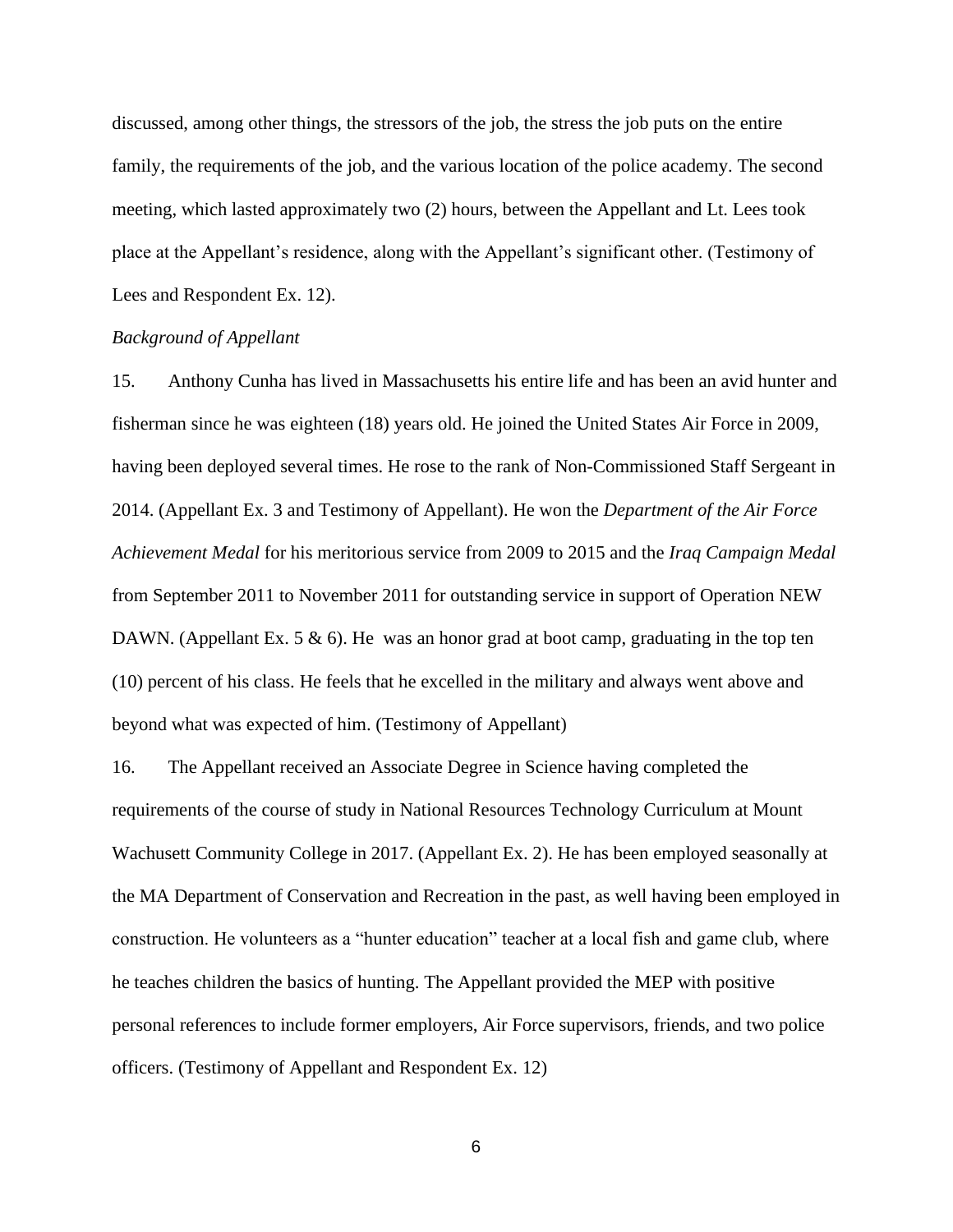### *Driver History*

17. The Appellant's driver history reveals the following citations:

| Marked Lane Violation (R)              | July 26, 2007      |
|----------------------------------------|--------------------|
| Failure to Stop/Yield (R)              | August 17, 2007    |
| Sus., Failed to Pay Fines/Costs        | August 31, 2007    |
| Sus., Failure to Pay Fines/Costs       | September 24, 2007 |
| Speeding $(R)$                         | March 5, 2008      |
| No Inspection Sticker (R)              | March 5, 2008      |
| Operating MV with Modified Height (R)  | March 10, 2008     |
| No Inspection Sticker (R)              | March 10, 2008     |
| Surchargeable Accident                 | November 13, 2009  |
| Rein. - Accum of Convictions or Points | December 31, 2009  |
| Rein. - Accum of Convictions or Points | February 19, 2010  |
| Operating MV with License Suspended    | February 14, 2010  |
| Failure to Keep in Right Lane(NR)      | April 24, 2012     |
| (Respondent Ex. 3)                     |                    |

18. Lt. Lees spoke to the Appellant at length about the Appellant's driver history at their first meeting. Relative to the February 14, 2010-Operating an MV with Suspended License, the Appellant indicated that he, indeed, knew the license was suspended but he had to get his wife something for Valentine's Day, so he drove anyways. (Respondent Ex. 12). This was of concern to Lt. Lees because the Appellant knew it was suspended, yet chose to break the law anyways. The Lt. saw a pattern of driving issues on the Appellant's driver history, such as a prior suspension for failure to pay fines/costs and then a subsequent arrest for driving with a suspended license. The history revealed repeat violations and Lt. Lees was concerned about whether this pattern would continue with the Appellant. (Testimony of Lees)

19. Additionally, Lt. Lees was also troubled with the facts surrounding a motor vehicle accident the Appellant was involved in on July 21, 2016. The Appellant stated that there was no damage to his vehicle, but he did break a telephone pole. The Appellant was on-duty at work at the time of the accident, yet he never told his supervisor about the incident. He alerted the police, however. Lt. Lees was unsettled by this incident because the Appellant was on-duty at work at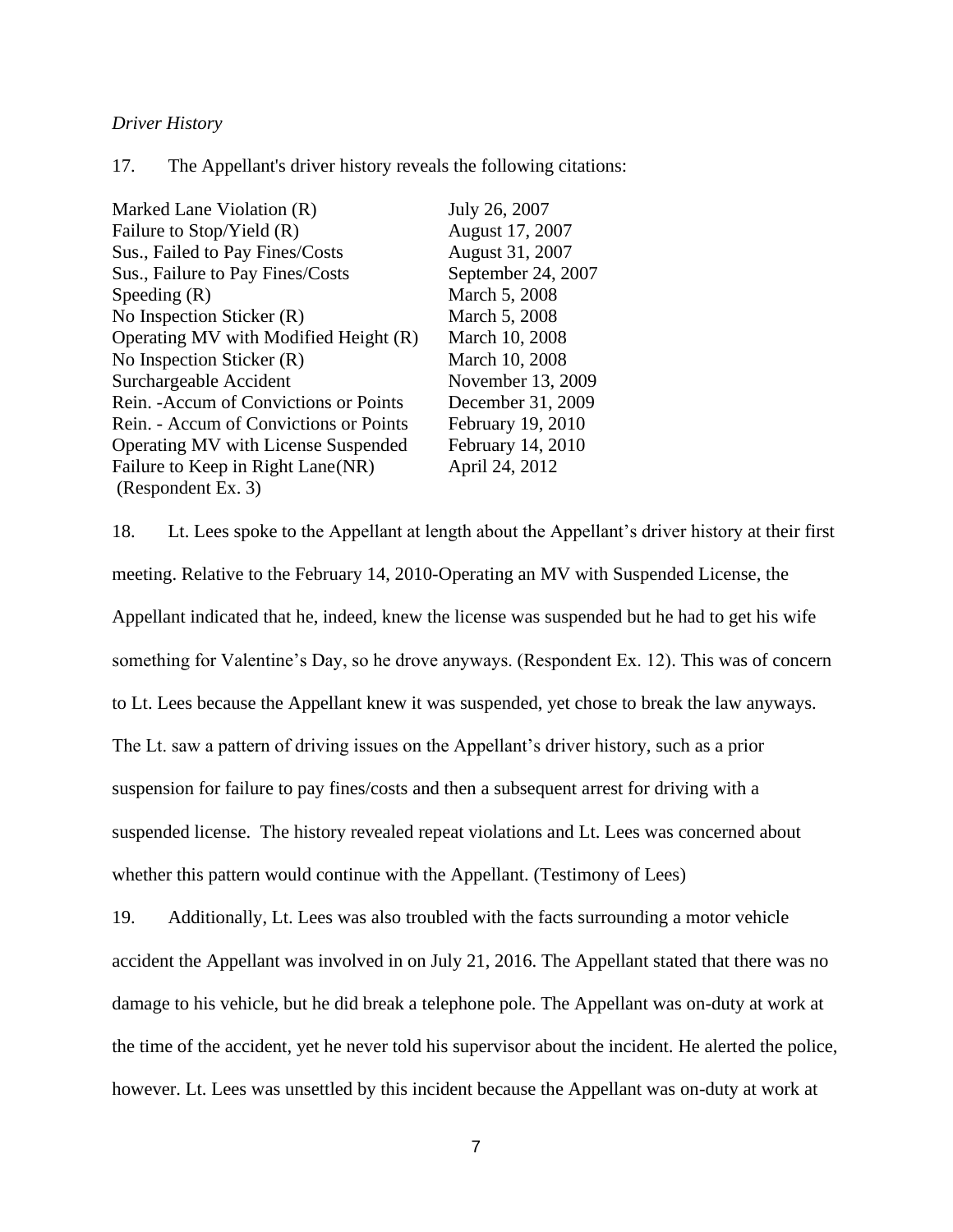the time of the accident and did not alert his supervisor. Lt. Lees felt it was "a matter of being honest and trying to avoid being accused of wrongdoing." (Testimony of Lees and Respondent Exs. 4 and 12)

20. As part of his background investigation, Lt. Lees spoke with the Appellant's former work supervisor on or about November 14, 2018 about the July 21, 2016 motor vehicle accident. She confirmed that the Appellant was involved in the accident in Leominster, MA, and never reported it to her. She confirmed that he did report it to the police, who then reported it to the supervisor. Lt. Lees obtained an accident report from the Leominster Police Department, confirming that the Appellant was in an accident on July 21, 2016. (Respondent Exs. 4 and 12) *Encounters with Massachusetts Environmental Police*

21. In addition to the driver history, Lt. Lees reviewed what he believed was a concerning pattern of misconduct with the Massachusetts Environmental Police itself. After checking the MEP's in-house database, which would confirm any instance the Appellant was listed in any reports, citations, arrest reports, written or verbal warnings, or encounters with officers in the field, it revealed that the Appellant was involved in multiple enforcement actions by the MEP. The history revealed the Appellant received non-criminal, civil citations from the MEP in the autumn of 2013, 2014, 2015, and 2016. (Respondent Exs. 5-10)

22. On October 14, 2013, the Appellant was found to be hunting waterfowl in a closed waterfowl zone without a valid federal waterfowl stamp. A MEP officer cited the Appellant civilly for hunting waterfowl in a closed season and for having an invalid federal waterfowl stamp. (Respondent Ex. 6.) The Appellant admitted to this violation during the bypass appeal hearing, and stated that he was unaware that he was in a closed hunting zone. (Testimony of Appellant)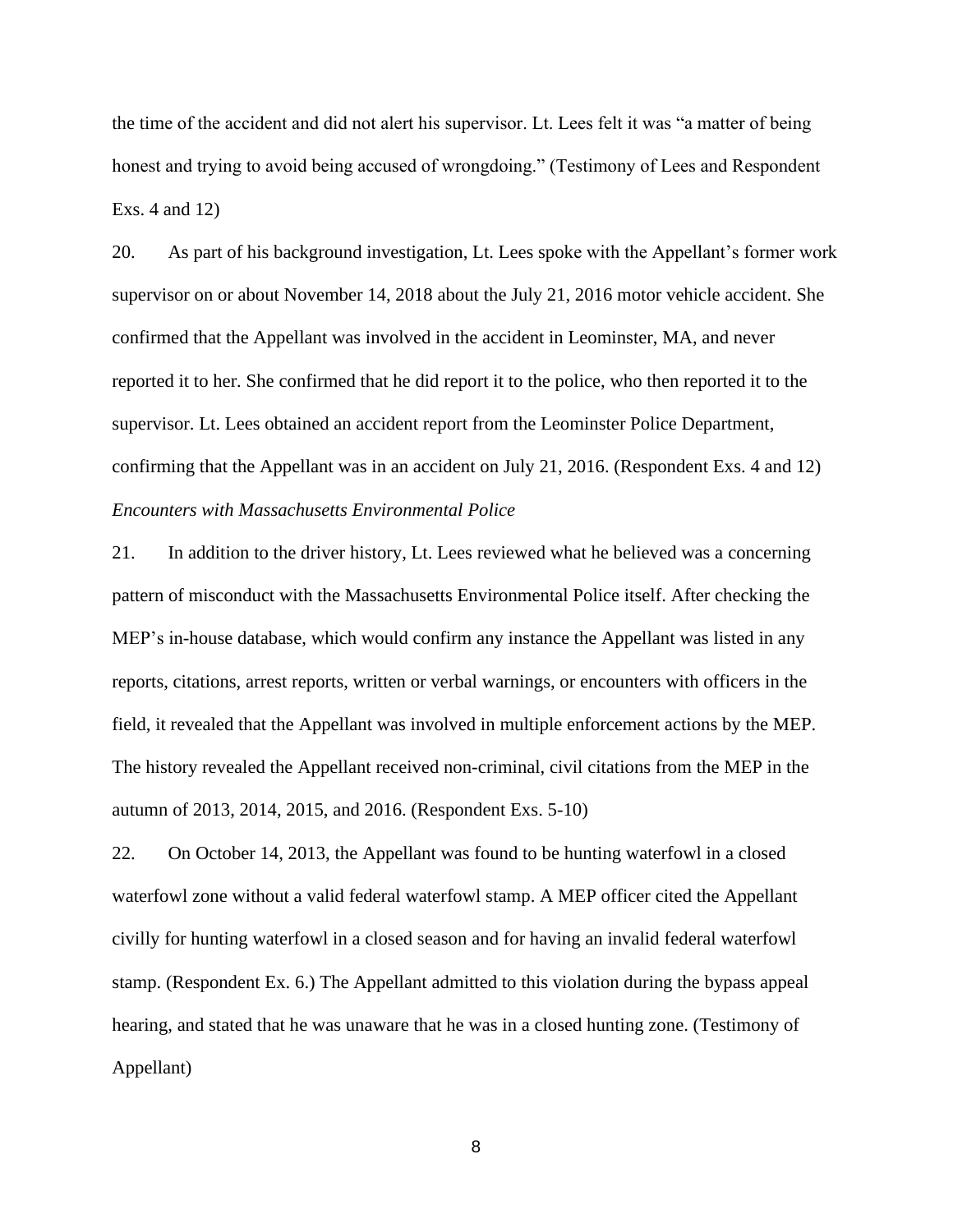23. The following year, on November 4, 2014, a MEP officer issued a written warning to the Appellant for failing to sign his federal migratory bird stamp. (Respondent Ex. 7 and Testimony of Lees). It is essential that hunters sign the stamp across the face of the stamp in order to prevent transfer of the stamp to other parties for their own use. (Testimony of Lees). The Appellant admitted to not knowing where on the stamp he was supposed to sign. He had signed on the back of the stamp. (Testimony of Appellant)

24. The following year, on October 14, 2015, the MEP conducted a taxidermy inspection of the Appellant's residence. During the inspection, the sergeant on scene found an unused and unsigned Massachusetts Bear Permit. The Appellant admitted to the sergeant that he had already harvested (hunted and killed) a bear that season. His permit, however, did not reveal that he had already hunted and killed one bear.<sup>4</sup> The Appellant further admitted to the sergeant that he does not keep records for his taxidermy business. The MEP sergeant found other animals that were not properly tagged - a second bear, a migratory bird species (wood duck), and a fisher cat. The Appellant could not identify who gave him those animals. The sergeant gave the Appellant two (2) non-criminal citations: one for a taxidermist violation and another for a duplicate license violation. The sergeant also issued a warning for possession of the migratory bird species carcass. (Respondent Exs. 8 and 9 and Testimony of Lees)

25. The Appellant had taken a taxidermy course in New York and he assumed the laws were the same in Massachusetts. He does not recall telling the sergeant that he did not keep records. He did not keep the records required by law, but he did keep handwritten receipts. (Testimony of Appellant)

<sup>&</sup>lt;sup>4</sup> Lt. Lees testified that a hunter is only allowed to harvest one bear per season. The tag was still on the Appellant's permit so there was a concern that an extra bear could have been taken due to the improper documentation. (Testimony of Lt. Lees)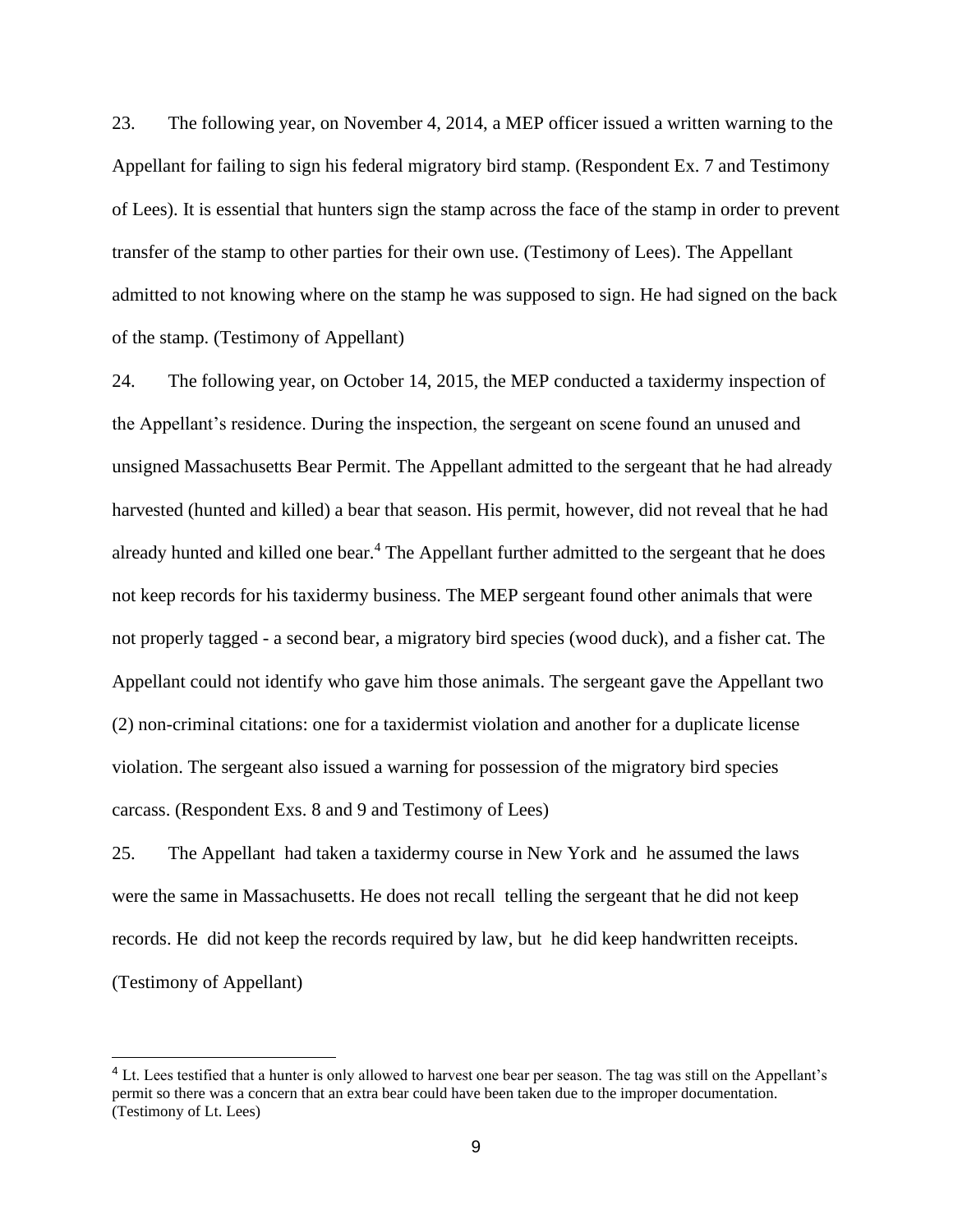26. The lack of documentation kept in the course of the Appellant's taxidermy business was a concern to Lt. Lees because, as a police officer, one is required to document everything going on. For the Appellant to say that "he doesn't keep records as a taxidermist," was quite concerning to Lt. Lees. Additionally, the duplicate license and not tagging a bear were also concerning to Lt. Lees because the Appellant was required to adhere to the law. (Testimony of Lees and Respondent Ex. 12)

27. The following year, on October 20, 2016, a MEP officer conducted a taxidermy inspection at the Appellant's home. The MEP officer found several unlabeled animals in the freezer, among them, a "road-kill" beaver. The MEP officer issued a non-criminal citation for not having a salvage tag on the beaver. The MEP officer further noted that the Appellant had been warned for a similar violation during the *last* inspection. (Respondent's Ex. 10 and Testimony of Lees). It is important to know where an animal came from and the need to report the animal, even if it is roadkill, since it prevents the sale and trade of a species so the species doesn't dwindle away. It prevents the sale of the animal as a commodity. The MEP has the discretion to issue either a civil violation or a criminal violation when on-scene. All of the Appellant's violations were civil violations since the responding officers chose to issue that type of violation. The MEP takes an educational approach in order to prevent further incidents. (Respondent's Ex. 10 and Testimony of Lees)

29. Following his investigation of the Appellant's candidacy for the MEP, Lt. Lees concluded that he had concerns "at every level" to include his "driver history, in-house history, and employment history." Lt. Lees noted a pattern of someone having trouble correcting issues he's had in the past. Lt. Lees concluded that the Appellant "didn't quite fit the bill" and many red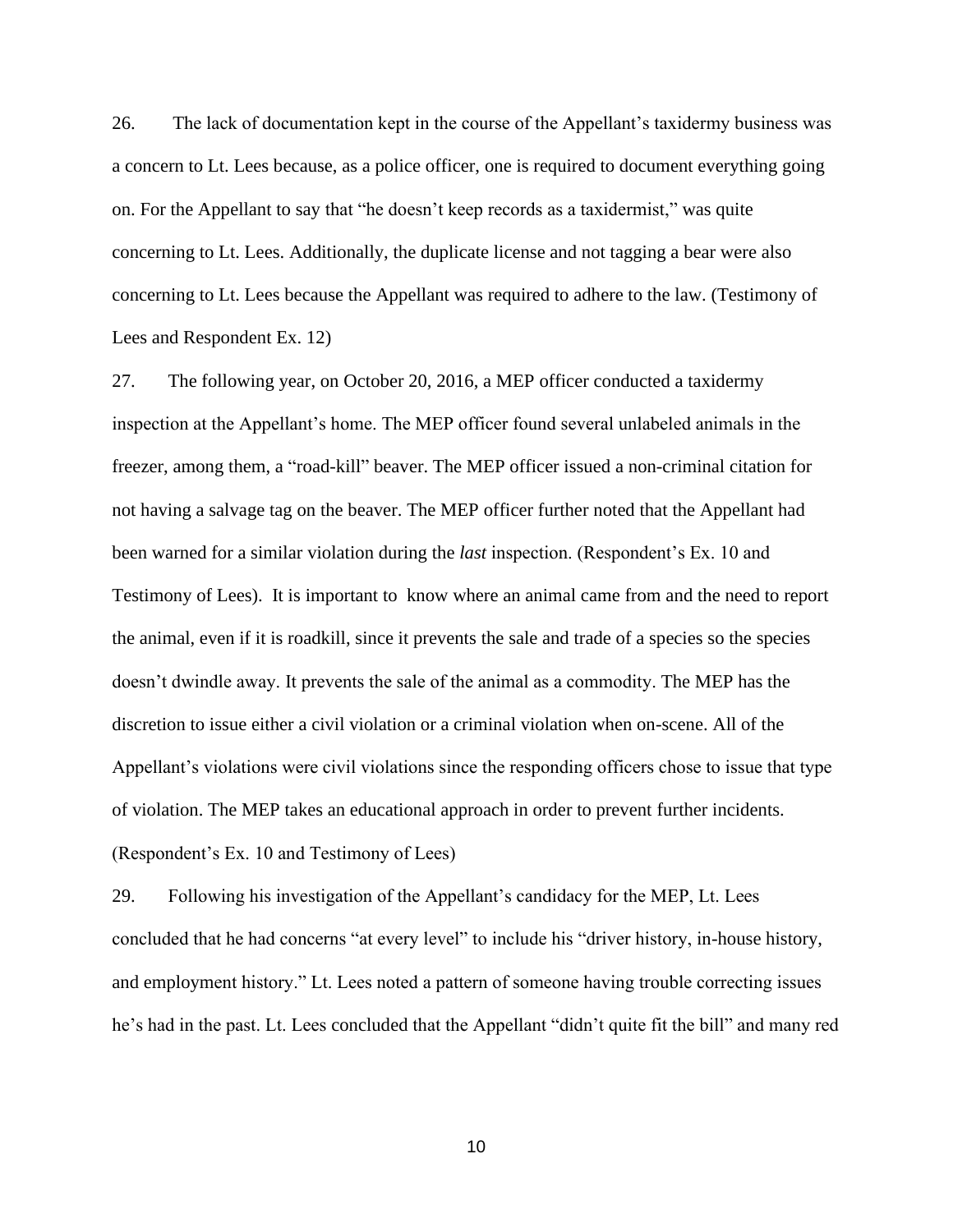flags arose in many portions of the investigation. He did not recommend the Appellant for the position of MEP. (Respondent Ex. 11 and Testimony of Lees)

30. On or about November 28, 2018, Lt. Lees signed an internal document, I-2, in which he did not recommend the Appellant for hire by the MEP. In his explanation, Lt. Lees cited the Appellant's multiple hunting and taxidermy violations, as well as his driving history.

(Respondent Ex. 11 and 12)

### *Other Candidates' Driver History and/or Encounters with the MEP*

31. The Respondent provided the Commission with evidence relative to the eleven (11) candidates chosen for appointment to the position. The candidates were numbered one through eleven (1-11). (Respondent Reports of Eleven (11) Candidates' Driver Histories and/or Contact with the MEP, submitted post-hearing pursuant to order of the Commission)

32. Candidates 1, 2 and 9 had no negative driving history and no history with the MEP. (Respondent's Reports of Eleven (11) Candidates' Driver Histories and/or Contact with the MEP, submitted post-hearing pursuant to order of the Commission)

34. Candidate 3 had no negative driving history. His involvement with the MEP involved receiving a verbal warning for motor vehicle trespass in a state forest. Additionally, a passenger in his vehicle had an outstanding warrant. (Respondent's Reports of Eleven (11) Candidates' Driver Histories and/or Contact with the MEP, submitted post-hearing pursuant to order of the Commission)

35. Candidate 4 had the following motor vehicle citations: Possession of Alcohol Under the Age of 21 and Failure to Wear Seatbelt, both in June 2007; Equipment Violation and Unregistered MV in September 2008; and Speeding in April 2016. As for involvement with the MEP, Candidate 4 was cited in August 2006 for Possession of an Undersized Lobster and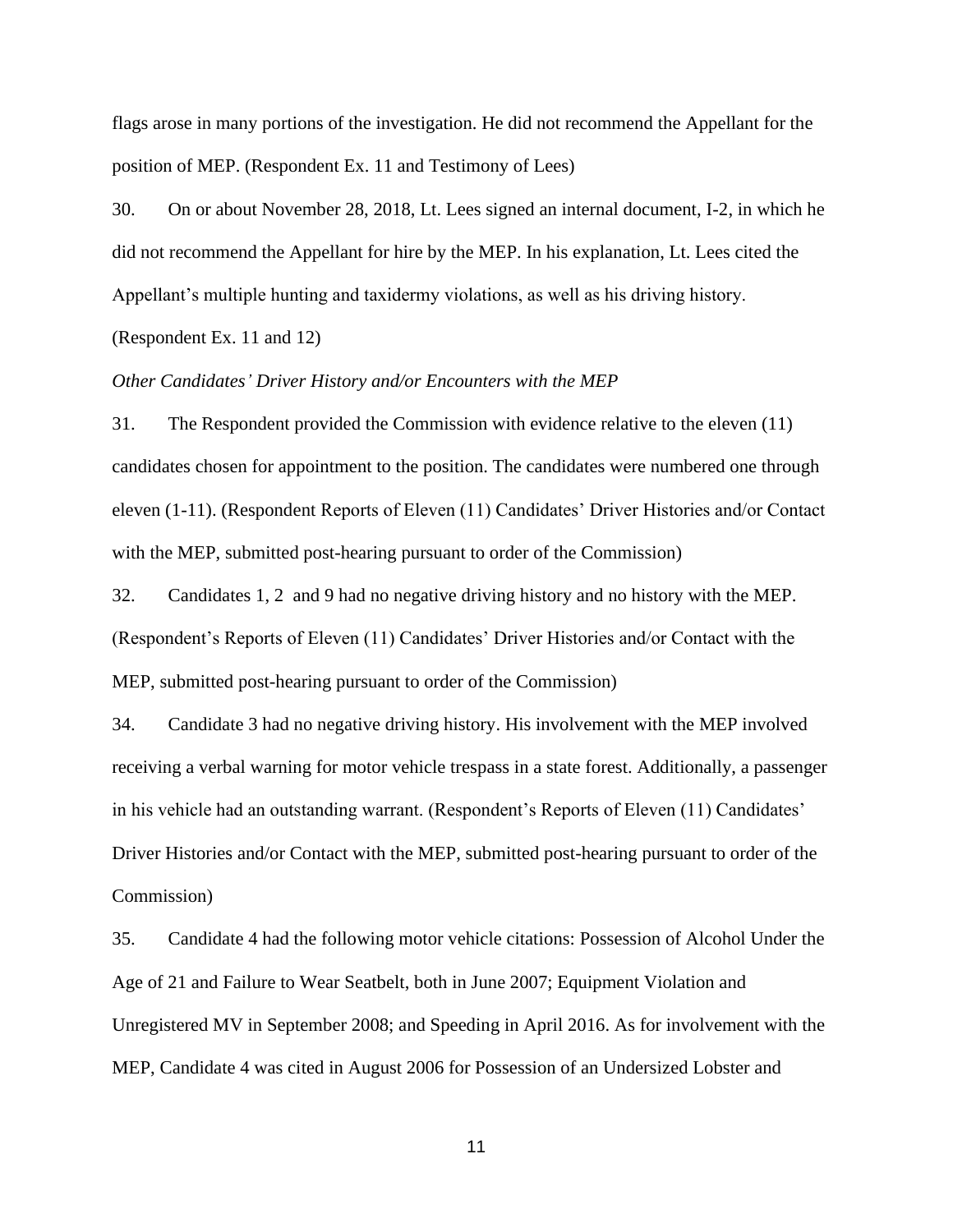Possession of a V Notch Lobster; and for Failing to Have a Throwable Portable Flotation Device and Visual Distress Signal in May 2009. (Respondent Reports of Eleven (11) Candidates' Driver Histories and/or Contact with the MEP, submitted post-hearing pursuant to order of the Commission)

36. Candidate 5's driver history revealed a Speeding citation in 1999; Speeding in April 2000, a Warrant in May 2008, and a Surchargeable Accident in March 2018. Candidate 5 had no history with the MEP. (Respondent Reports of Eleven (11) Candidates' Driver Histories and/or Contact with the MEP, submitted post-hearing pursuant to order of the Commission)

37. Candidate 6 had a surchargeable accident in November 2014 and another in June 2015. Candidate 6 had no history of involvement with the MEP. (Respondent Reports of Eleven (11) Candidates' Driver Histories and/or Contact with the MEP, submitted post-hearing pursuant to order of the Commission)

38. Candidate 7's driver history revealed: Speeding and Failure to Stop/Yield in April 2000; Speeding in November 2000; Violation of State Highway Signal in December 2000; and Unlicensed Operation, Operating with a Suspended Registration, and Uninsured Motor Vehicle in June 2006. Candidate 7 had no history of involvement with the MEP. (Respondent Reports of Eleven (11) Candidates' Driver Histories and/or Contact with the MEP, submitted post-hearing pursuant to order of the Commission)

39. Candidate 8's driver history revealed: Speeding in March 1999; Speeding and Failure to Pay Costs in May 1999; Failure to Stop/Yield and Failure to Pay Fine in July 1999; Unregistered Motor Vehicle in November 2000; Speeding, Failure to Wear Seatbelt, and Failure to Pay Fines in May 2002; and a Surchargeable Accident in October 2013. Candidate 8 had no history of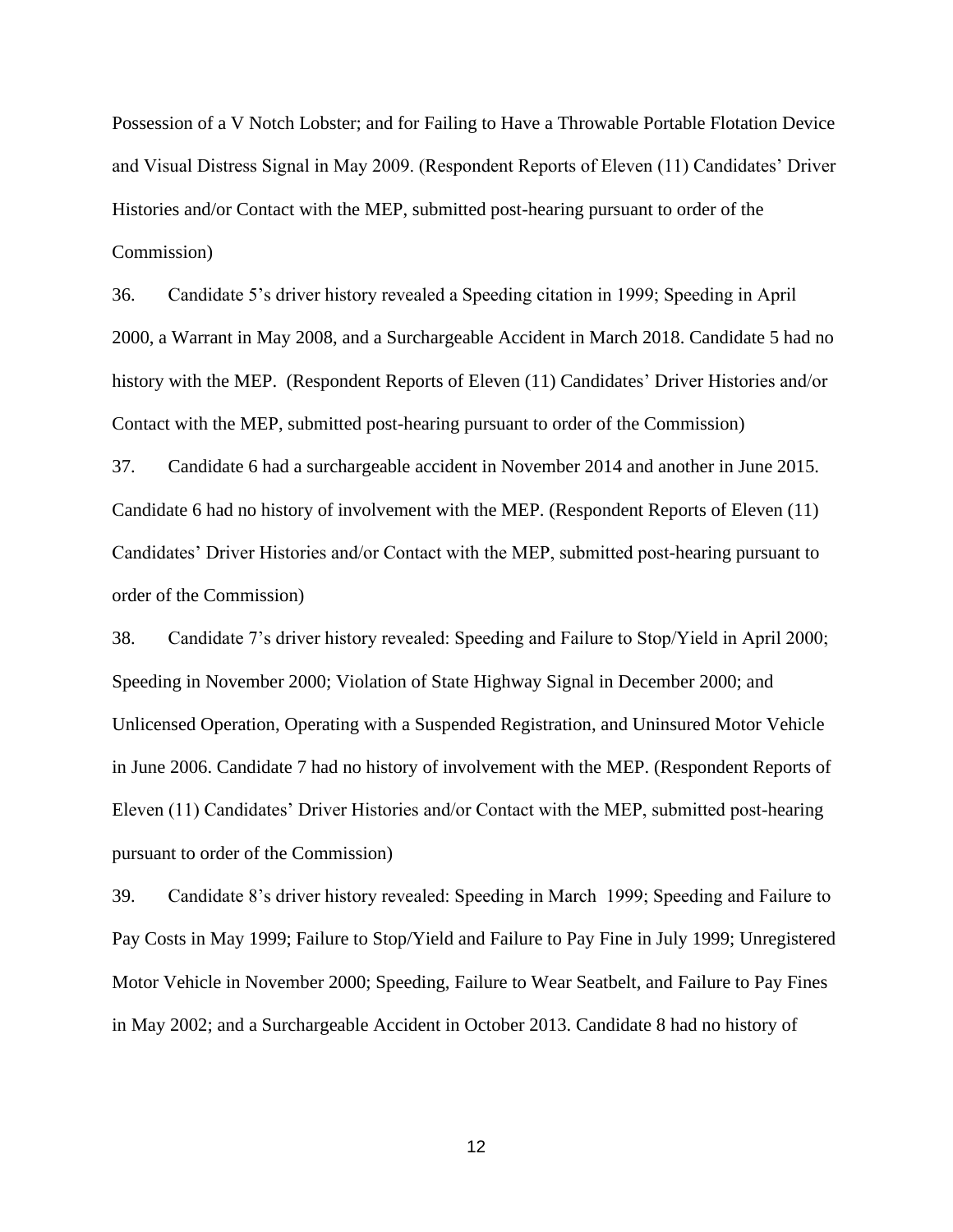involvement with the MEP. (Respondent's Reports of Eleven (11) Candidates' Driver Histories and/or Contact with the MEP, submitted post-hearing pursuant to order of the Commission)

41. Candidate 10 had the following motor vehicle citations: Speeding in April 1993, Failure to Stop/Yield in November 1997, Speeding in January 1998, Failure to Drive Right Lane and Speeding in February 2000, Surchargeable Accident in January 2006, and Failure to Drive Right Lane in March 2018. Candidate 10 had no history of involvement with the MEP. (Respondent Reports of Eleven (11) Candidates' Driver Histories and/or Contact with the MEP, submitted post-hearing pursuant to order of the Commission)

42. Candidate 11's driver history reveals a Surchargeable Accident in April 2008 and no history with the MEP. (Respondent Reports of Eleven (11) Candidates' Driver Histories and/or Contact with the MEP, submitted post-hearing pursuant to order of the Commission)

52. The three (3) candidates who bypassed the Appellant during the second bypass were were all investigated by the MEP, just as the Appellant's background was. Counsel for the MEP has provided the Commission with redacted background summaries relative to each candidate, pursuant to a Procedural Order by the Commission. (November 26, 2019 Procedural Order of Commission). Candidate 1 is a veteran of the US Coast Guard. He had numerous positive personal and employment references and had no criminal history, no history with the MEP noted, and one verbal warning for speeding out of New Hampshire. Candidate 2 is a veteran of the US Army and the National Guard. He had positive personal and employment references and had no criminal history, no MEP history noted, and only a 2004 infraction on his driver history. Candidate #3 is a veteran of the US Marines. He also had positive personal and employment references. There was no mention of any criminal, MEP, or driver history in the investigator's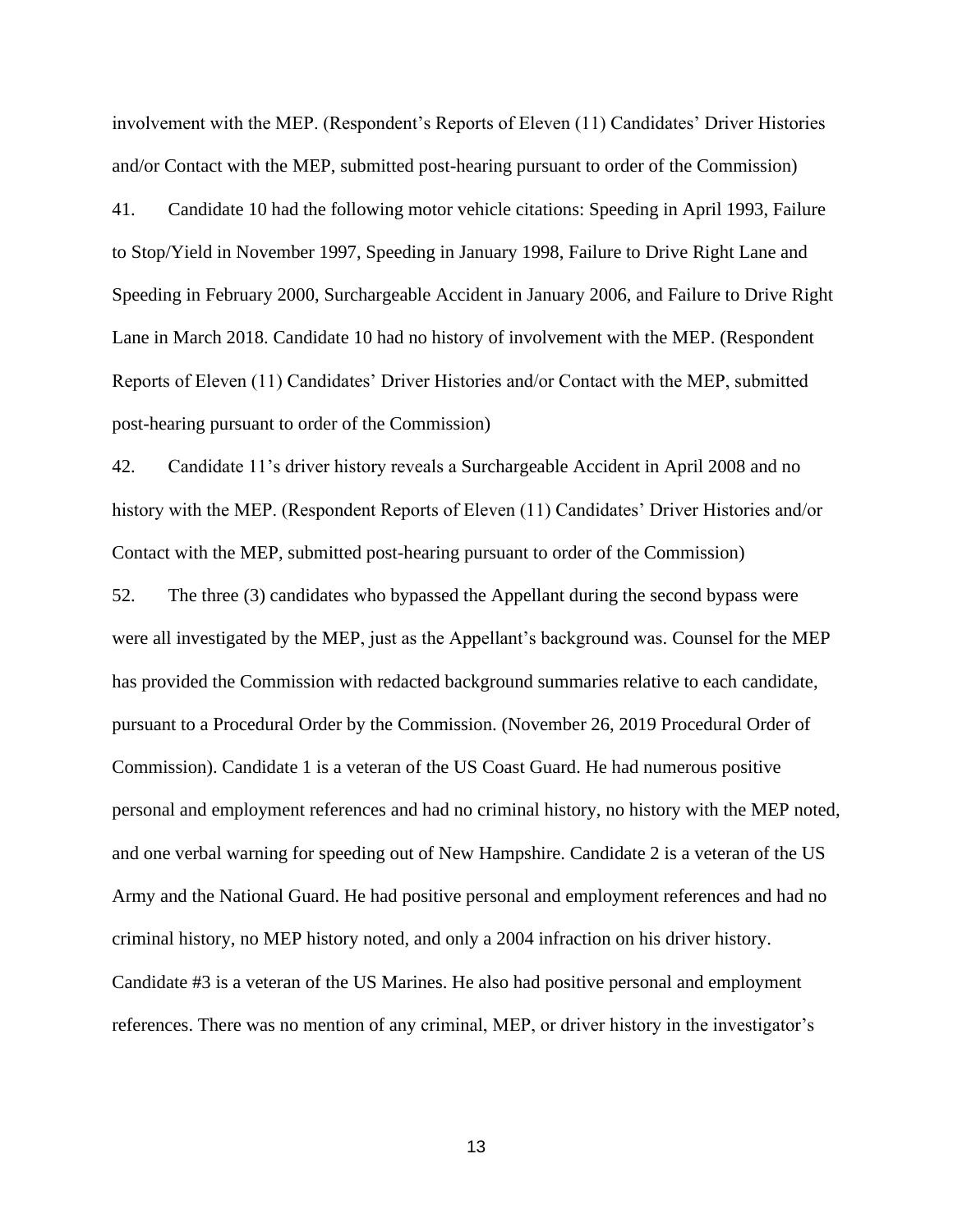summary. All three investigators each recommended their particular candidate for appointment. (Investigative Summaries of Three (3) Candidates provided to Commission by Respondent) *Applicable Law* 

The core mission of Massachusetts civil service law is to enforce "basic merit principles" for "recruiting, selecting and advancing of employees on the basis of their relative ability, knowledge and skills" and "assuring that all employees are protected against coercion for political purposes, and are protected from arbitrary and capricious actions." G.L.c.31, §1. *See, e.g*., Massachusetts Ass'n of Minority Law Enforcement Officers v. Abban, 434 Mass. 256, 259, (2001); MacHenry v. Civil Serv. Comm'n, 40 Mass.App.Ct. 632, 635 (1995), *rev.den*., 423 Mass.1106 (1996). Basic merit principles in hiring and promotion calls for regular, competitive qualifying examinations, open to all qualified applicants, from which eligible lists are established, ranking candidates according to their exam scores, along with certain statutory credits and preferences, from which appointments are made, generally, in rank order, from a "certification" of the top candidates on the applicable civil service eligible list, using what is called the 2n+1 formula. G.L. c. 31, §§ 6 through 11, 16 through 27; Personnel Administration Rules, PAR.09. In order to deviate from that formula, an appointing authority must provide specific, written reasons – positive or negative, or both, consistent with basic merit principles, to affirmatively justify bypassing a higher ranked candidate in favor of a lower ranked one. G.L. c. 31, §27; PAR.08(4).

A person may appeal a bypass decision under G.L. c.31, § 2(b) for de novo review by the Commission. The Commission's role is to determine whether the appointing authority had shown, by a preponderance of the evidence, that it has "reasonable justification" for the bypass after an "impartial and reasonably thorough review" of the relevant background and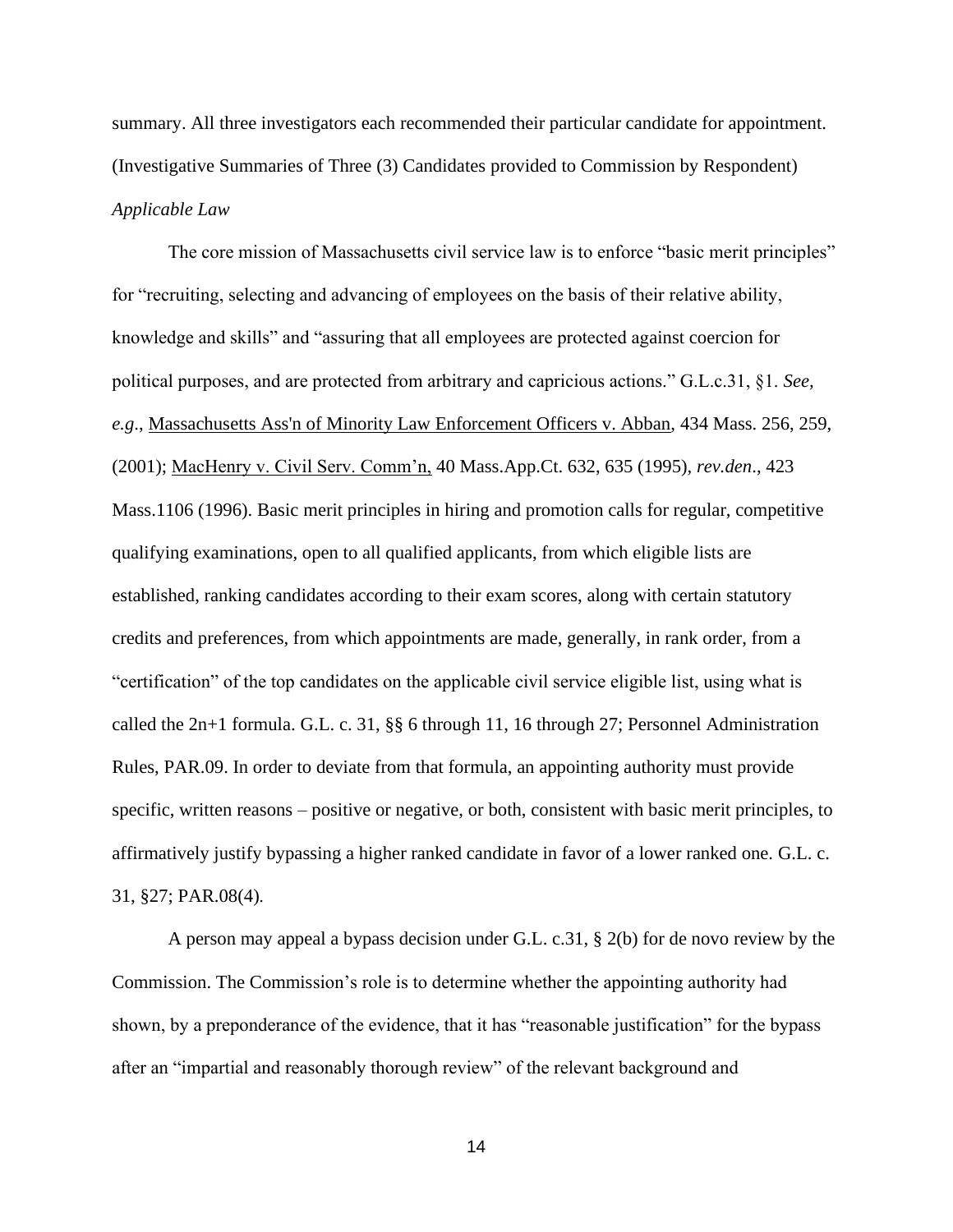qualifications bearing on the candidate's present fitness to perform the duties of the position. Boston Police Dep't v. Civil Service Comm'n, 483 Mass. 474-78 (2019); Police Dep't of Boston v. Kavaleski, 463 Mass. 680, 688-89 (2012); Beverly v. Civil Service Comm'n, 78 Mass.App.Ct. 182, 187 (2010); Leominster v. Stratton, 58 Mass.App.Ct. 726, 727-28 (2003). "Reasonable justification . . . means 'done upon adequate reasons sufficiently supported by credible evidence, when weighed by an unprejudiced mind, guided by common sense and by correct rules of law". Brackett v. Civil Service Comm'n, 447 Mass. 233, 543 (2006); Commissioners of Civil Service v. Municipal Ct., 359 Mass. 211, 214 (1971) and cases cited. *See also* Mayor of Revere v. Civil Service Comm'n, 31 Mass.App.Ct. 315, 321 (1991)(bypass reasons "more probably than not sound and sufficient").

Appointing authorities are vested with a certain degree of discretion in selecting public employees of skill and integrity. The commission ". . . cannot substitute its judgment about a valid exercise of discretion based on merit or policy considerations by an appointing authority" but, when there are "overtones of political control or objectives unrelated to merit standards or neutrally applied public policy, then the occasion is appropriate for intervention by the commission." City of Cambridge v. Civil Service Comm'n, 43 Mass.App.Ct. 300, 303-305, *rev.den*., 428 Mass. 1102 (1997)(emphasis added). The governing statute, G.L. c.31, § 2(b), gives the Commission's de novo review "broad scope to evaluate the legal basis of the appointing authority's action" and it is not necessary for the Commission to find that the appointing authority acted "arbitrarily and capriciously." Id.

The Commission's role, while important, is relatively narrow in scope: to review the legitimacy and reasonableness of the appointing authority's actions. *See* Falmouth v. Civil Serv. Comm'n, 447 Mass. 814, 824-26 (2006). In doing so, the Commission owes substantial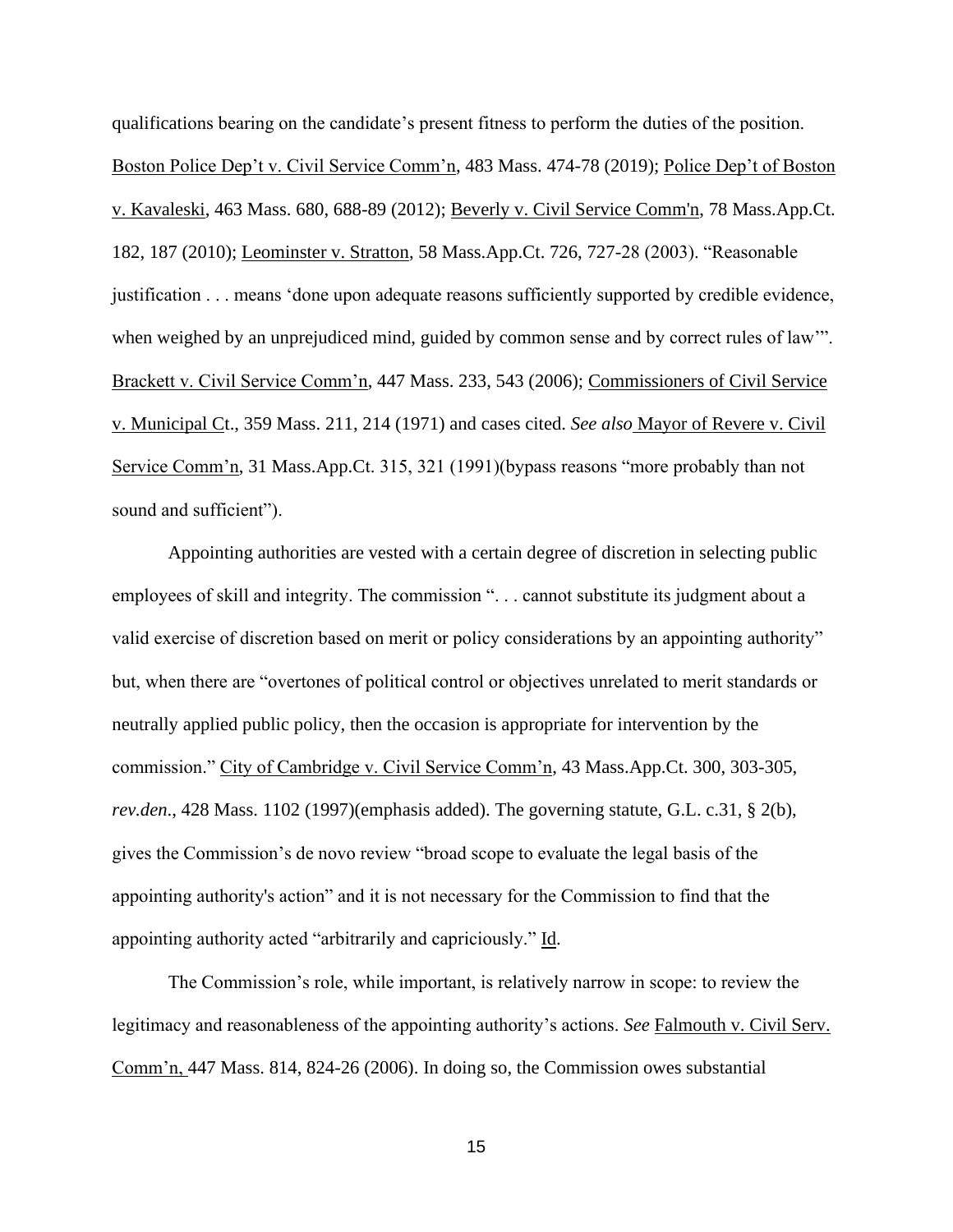deference to the appointing authority's exercise of judgment in determining whether there was "reasonable justification" shown. City of Beverly v. Civil Serv. Comm'n, 78 Mass.App.Ct. 182,188 (2010). The issue for the Commission is "not whether it would have acted as the appointing authority had acted, but whether, on the acts found by the commission, there was reasonable justification for the action taken by the appointing authority in the circumstances found by the commission to have existed when the Appointing Authority made its decision." Watertown v. Arria, 16 Mass.App.Ct. 331, 332 (1983). *See* Commissioners of Civil Service v. Municipal Ct. of Boston, 369 Mass. 84, 86 (1975); Leominster v. Stratton, 58 Mass.App.Ct. 726, 727-728 (2003).

Disputed facts regarding alleged prior misconduct of an applicant must be considered under the "preponderance of the evidence" standard of review as set forth in the SJC's recent decision in Boston Police Dep't v. Civil Service Comm'n, 483 Mass. 461 (2019), which upheld the Commission's decision to overturn the bypass of a police candidate, expressly rejecting the lower standard espoused by the police department. Id., 483 Mass. at 333-36. The SJC reaffirmed that, once the burden of proof regarding the prior misconduct has been satisfied, it is for the appointing authority, not the Commission, to determine whether the appointing authority is willing to risk hiring the applicant. Id.

#### *Analysis*

The Appellant was bypassed for identical reasons for three (3) separate hiring rounds with the Massachusetts Environmental Police and received an identical bypass letter for each instance of bypass. In all three letters, the MEP contends that the Appellant's driving history, as well as his hunting and taxidermist violations "do not reflect an ability to enforce laws which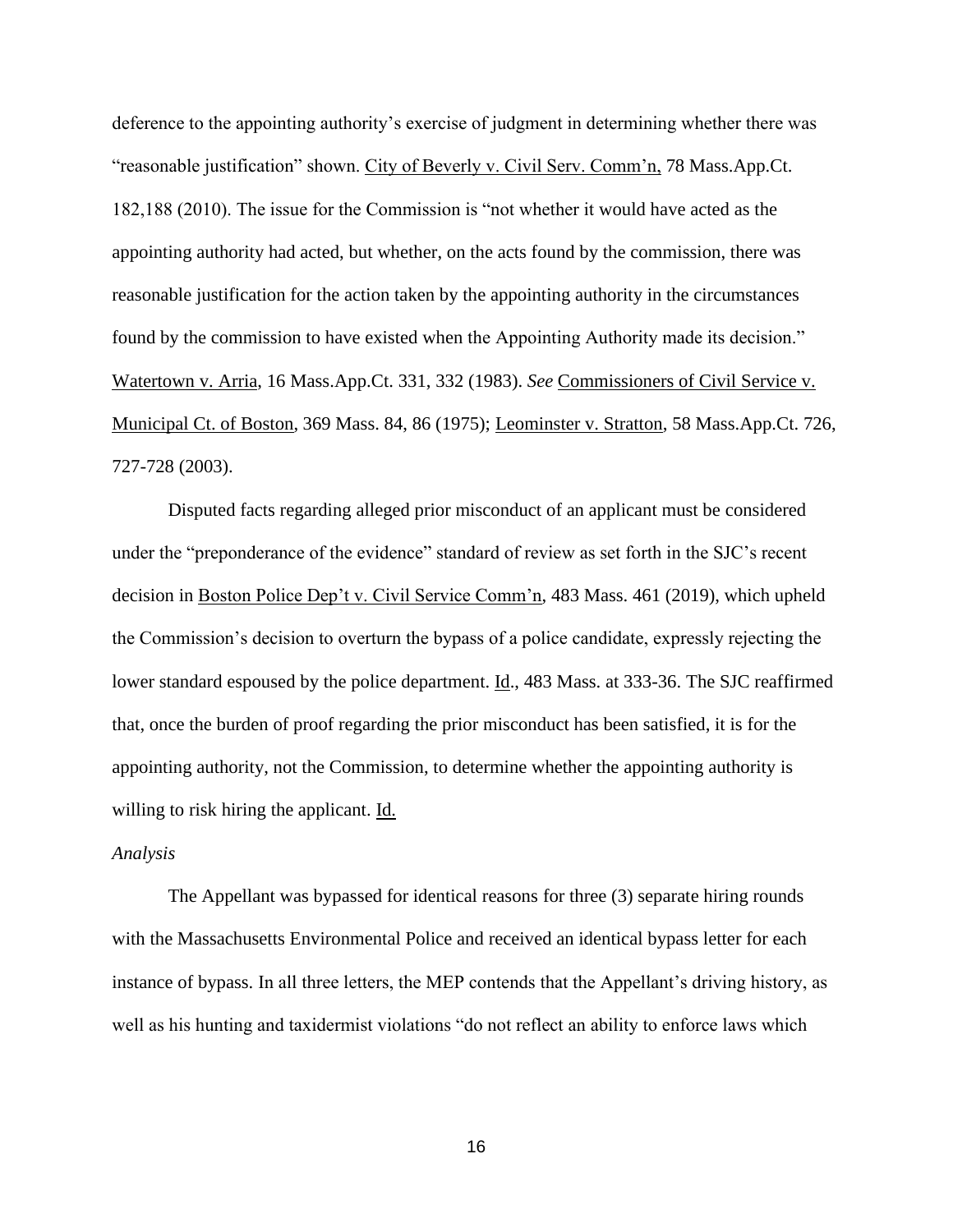represent the core mission of the department." Based on those reasons, the MEP bypassed the Appellant for appointment.

Lieutenant Michael Lees of the Massachusetts Environmental Police undertook a thorough investigation of the Appellant's relevant background history. Lt. Lees noted that the Appellant is a disabled veteran who served honorably in the United States Air Force and reported multiple positive references made by neighbors, friends, colleagues, employers, military supervisors, and two local police officers. Lt. Lees met with the Appellant on two (2) occasions to educate the Appellant on what would be expected of an MEP officer and to interview the Appellant relative to what his background investigation revealed. Lt. Lees has provided the Commission with his background investigative notes, his summaries, all relevant police incident reports, and his final report not to recommend the Appellant for appointment.

Through the course of the two (2) interviews, Lt. Lees afforded the Appellant the opportunity to dispute any findings in his background investigation, most especially the civil violations noted in his history with the MEP and his driver history. Lt. Lees procured the MEP incident reports relative to his civil violations with the MEP, the Appellant's driver history, and the accident report for the July 21, 2016 accident in Leominster, MA. The Lieutenant also contacted the Appellant's former work supervisor to discuss the 2016 motor vehicle accident. The Lieutenant took the commendable step of allowing the Appellant to address allegations of prior misconduct, as found in his investigative notes provided to the Commission. I find that Lt. Lees conducted a "reasonably thorough" review of the Appellant's background and allegations of misconduct found therein.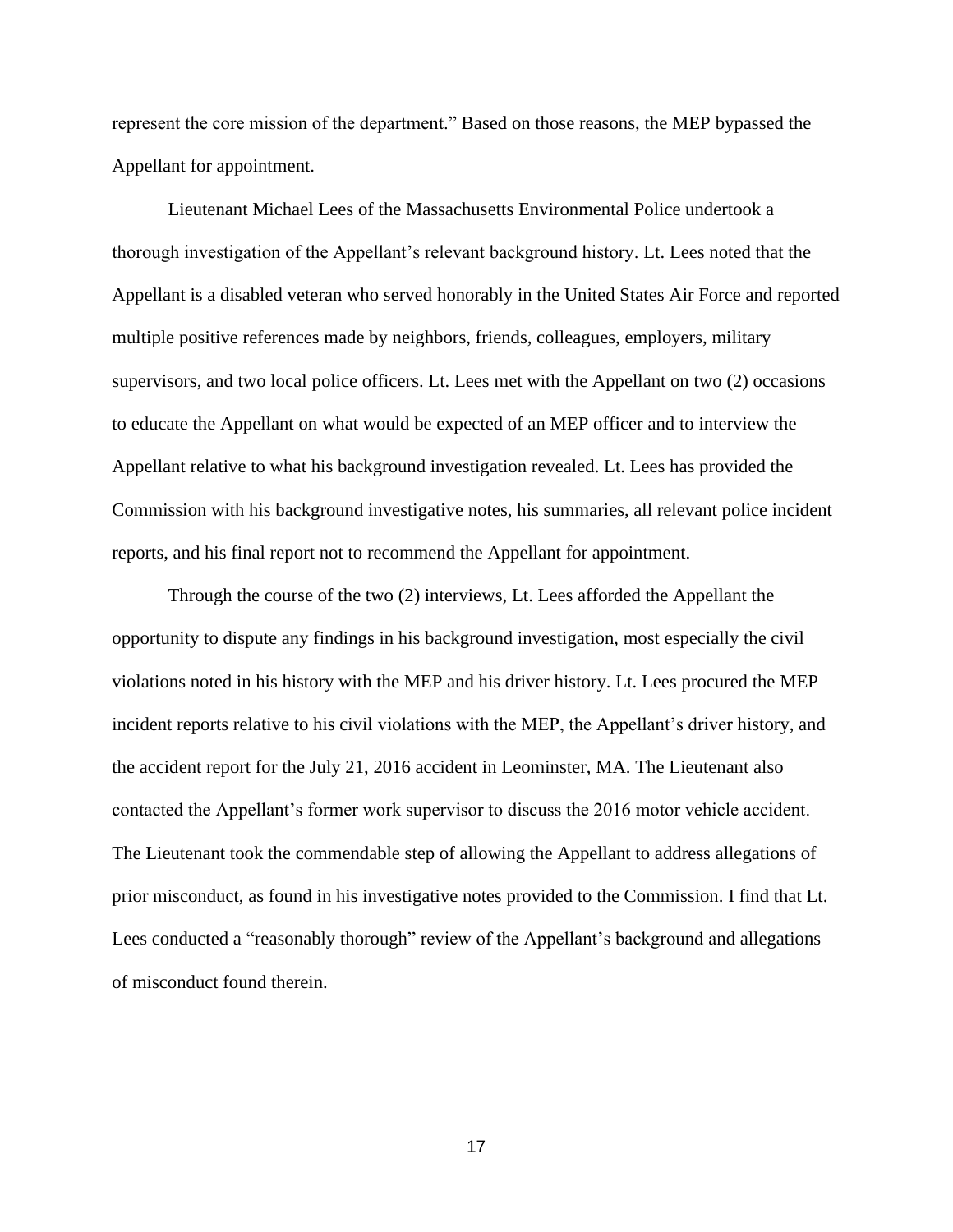#### *Misconduct Cited by Massachusetts Environmental Police*

In its three (3) bypass letters, the MEP indicated that the Appellant's history of misconduct found in the MEP's in-house database relative to taxidermy and hunting violations, *in conjunction* with the Appellant's driver history, is justification for all three of the MEP's decision to bypass the Appellant for appointment. Any "misconduct" referred to regarding the Appellant's history with the MEP is for the numerous civil citations<sup>5</sup> he received from 2013-2016.<sup>6</sup> The background investigation by the MEP revealed that Appellant was non-criminally cited by the MEP four (4) years in a row, almost to the day, for violations of law, in 2013, 2014, 2015, and 2016. The Appellant was given the opportunity to address negative findings about him as part of two interviews the Appellant had with Lieutenant Lees, the second of which lasted approximately two (2) hours in his own home.

Regarding the October 2013 incident where he was civilly cited by the MEP for hunting waterfowl in a closed waterfowl zone without a valid Federal Waterfowl Stamp, the Appellant admitted at the hearing of this matter to this violation and stated that he was unaware that he was in a closed hunting zone. Regarding the November 2014 written warning that was issued to him for failing to sign his federal migratory bird stamp, the Appellant admitted that the stamp was not signed across the front, as required.

In 2015, the Appellant was issued two non-criminal citations, one for a taxidermist violation and the other for a duplicate license violation. He was also issued a warning for possession of a migratory bird carcass. The police incident report states that the Appellant

 $<sup>5</sup>$  Lt. Lees testified as to the discretion a MEP officer is given to either issue a civil violation or a criminal citation in</sup> most instances of misconduct relative to the environmental laws. The goal is education so that offenders do not repeat the same violations.

<sup>6</sup> The only criminal charge referenced in the Appellant's history was for Operating a Motor Vehicle with a Suspended License in 2010. That charge was Dismissed by the court. I find that Lt. Lees gave the Appellant the opportunity to address this alleged criminal misconduct in their two interviews and made a reasonably thorough review of the allegations.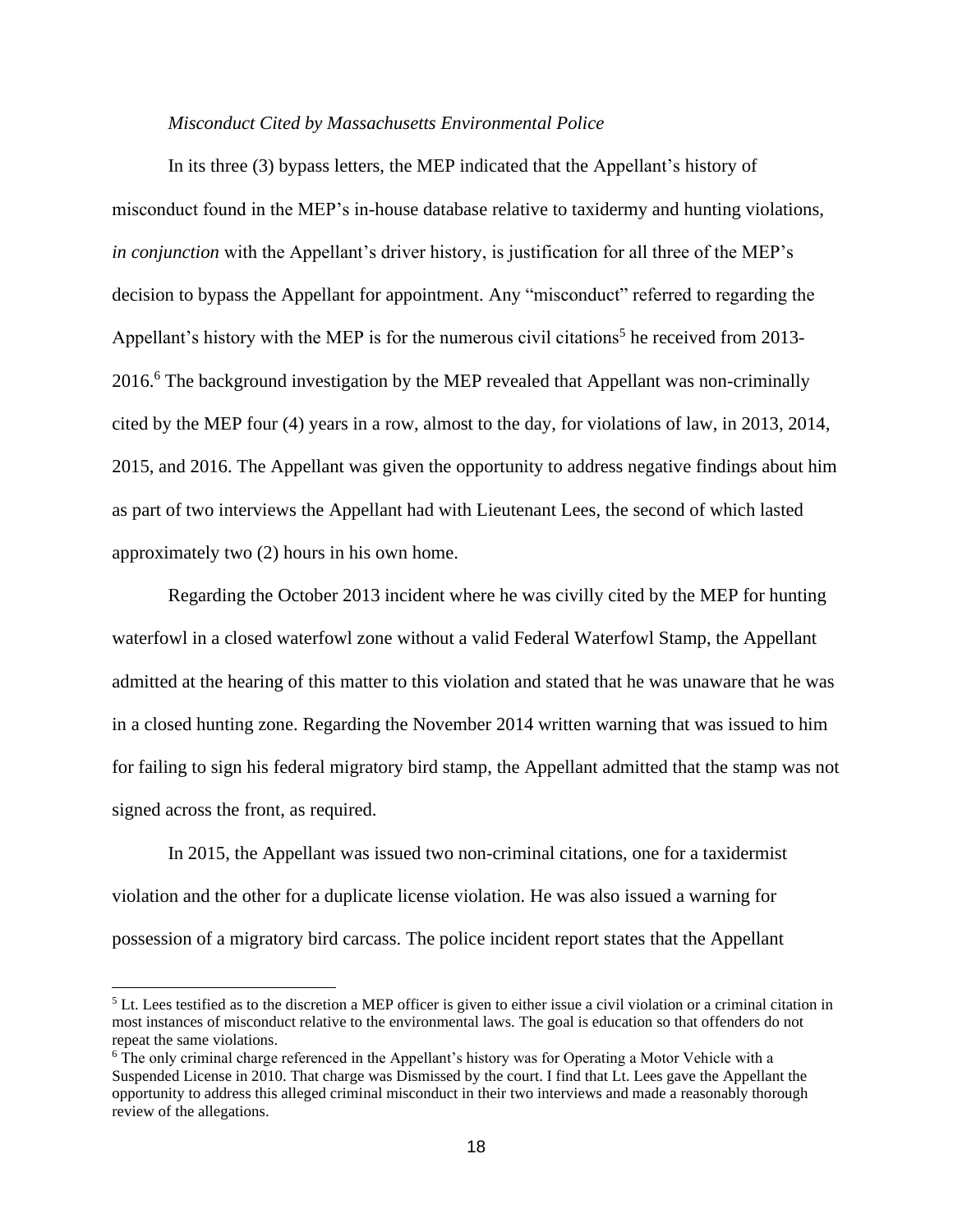admitted to the sergeant on-scene that he did not keep records for his business. At the hearing of this matter, the Appellant indicated that he only kept handwritten receipts, disputing that he ever said that "he didn't keep any records." In his bypass appeal testimony, he stated that he had taken a course in taxidermy in New York and mistakenly thought the laws in Massachusetts were the same. In 2016, a second inspection of the taxidermy business took place by the MEP. Again, similar issues were found – i.e. unlabeled animals in the freezer. He was issued a non-criminal citation for not having a salvage tag on a beaver he possessed.

At the hearing of this appeal, the Appellant stated that, since he left the military, the only laws he has broken are those that he was not aware of or those that he misunderstood. In his testimony, I found that the Appellant attributed his driving record and the MEP citations to either not knowing the law, stating that he does not repeat the same mistakes twice, adding that "they" don't give you the information about the requirements of the MEP-related licenses, and that "you have to learn them as you go." The Appellant did not appear to willingly take responsibility for his actions.

Lt. Lees, who was clearly knowledgeable about the MEP's jurisdiction and applying the law, explained the civil versus criminal aspects of a MEP officer's duties and the use of officer discretion. He was also familiar with the Appellant's specific MEP citations and carefully explained the nature of the Appellant's violations. Lt. Lees testified that the lack of documentation kept in the course of the Appellant's taxidermy business was of concern to him, since police officers are required document most everything they do. He was also concerned about the violations of law relative to the civil citations the Appellant received from the MEP because of his concern for the animals the Appellant continued to fail to document, to include beaver, wood ducks, a bear, and a fisher cat. He told the Commission that it is imperative to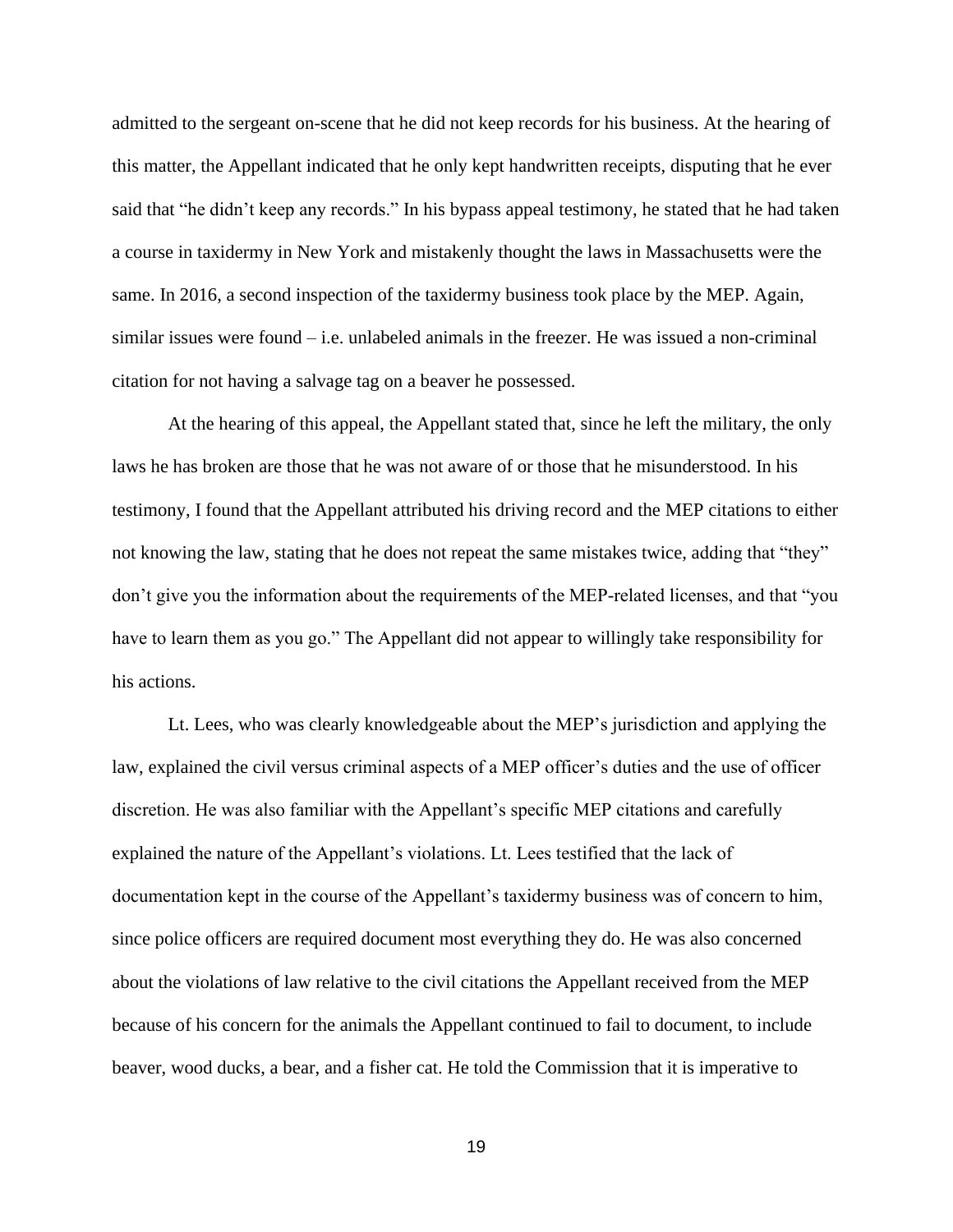document these instances where someone takes control of an animal for the protection of the species itself – to prevent the species from dwindling away. He also felt that the repetitive nature of the violations was a red flag for him. The Commission finds that the Massachusetts Environmental Police, the Appointing Authority, has proved by a preponderance of the evidence, that the Appellant, engaged in aforesaid misconduct.

### *Driver History*

A candidate for the position of police officer should "demonstrate the ability to uphold the laws and requirements regarding the operation of a motor vehicle." Modig v. Worcester Police Department, 21 MSCR 78 (2008). "The position of police officer requires the operation of a motor vehicle and a need to show adherence to the laws of operating a motor vehicle." Mazzola v. City of Worcester, 22 MSCR 428 (2009). In its three (3) bypass letters, the MEP indicated that the driver history, *in conjunction* with the history of misconduct found in the MEP's in-house database relative to taxidermy and hunting violations, is justification for all three of the MEP's decisions to bypass the Appellant for appointment. Relative to the Appellant's driver history, the MEP notes the following in each bypass letter:

… as an Environmental Police Officer you must be able to safely operate motor vehicles in stressful situations. Further, Environmental Police Officers must not only abide by the laws of the Commonwealth they must enforce them. Given your driving history, the Department has concerns relative to your ability to do this. You have a record of multiple driving violations dating back to 2007 and two (2) license suspensions, one in 2007 and one (1) criminal violation in 2010. Violations include a marked lane violation and failure to stop/yield in 2007, as well as license suspension for failure to pay a fine and costs. In 2008, you were not issued an inspection sticker due to failure to pay fines and costs. You also received a speeding ticket and you were cited for operating a motor vehicle with modified height. In 2009, you had a surchargeable accident. In 2010, you had an accumulation of convictions or points, which resulted in your license being suspended. On February 23, 2010, you were criminally charged for operating your vehicle despite your suspension. In 2012, you had a driving incident for failure to keep/right lane. Lastly, you had a work related accident in 2016, while driving a state vehicle. Although you reported this to the police, you did not report it to your supervisor."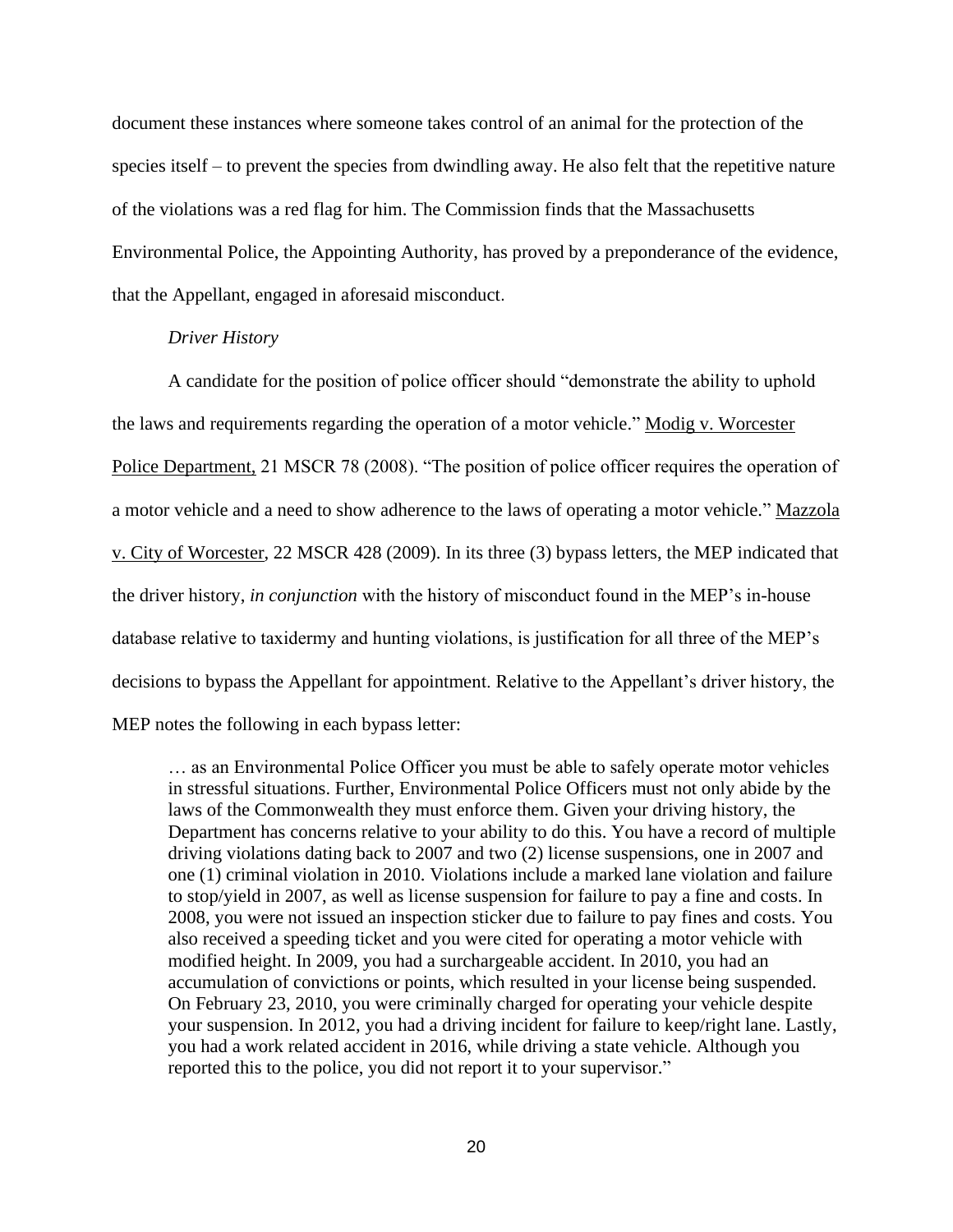The Commission owes the appointing authority substantial deference in determining whether a candidate's driving record is problematic enough to justify his non-selection. The appointing authority, however, "must show that the reason is valid, and reasonable, and not arbitrary and capricious." Stylien v. Boston Police Dept., G1-17-194 (April 12, 2018). In reviewing such cases, the Commission places an emphasis on the more recent driving infractions as opposed to stale or non-moving violations that are not necessarily reflective of a candidate's ability to effectively drive a motor vehicle. Stylien v. Boston Police Dept., G1-17-194 (April 12, 2018). In recent years, the Commission has limited its review of a driver history for the ten (10) years prior to the Appellant's name appearing on the certification list, with greater weight to those entries in the most recent five (5) years. Akim Dorn, G1-17-77. The Commission has given more weight to at-fault accidents and other moving violations where the Appellant was found "responsible" and less weight to those which may be attributable to socio-economic factors, such as an expired registration or no inspection sticker violation. Id.

Lieutenant Lees produced a printout of the Appellant's driver history as evidence of the reason for bypass of the Appellant in all three (3) bypass appeals. The Appellant's driver history reveals three (3) incidents in 2007 which fall just outside of the typical ten-year lookback by the Commission (although one of those 2007 entries shows a pattern of behavior with regards to Suspending License, which occurred again in 2010), a March 5, 2008 Speeding and No Inspection Sticker violation – both found Responsible; five days later, on March 10, 2008, a repeat citation for No Inspection Sticker and Operating a Vehicle with Modified Height - both found Responsible. In 2009, the Appellant was involved in a Surchargeable Accident and had his License Suspended for accumulation of points. In 2010, the Appellant was criminally charged with Operating a Vehicle with a Suspended License (Dismissed by the Court), which also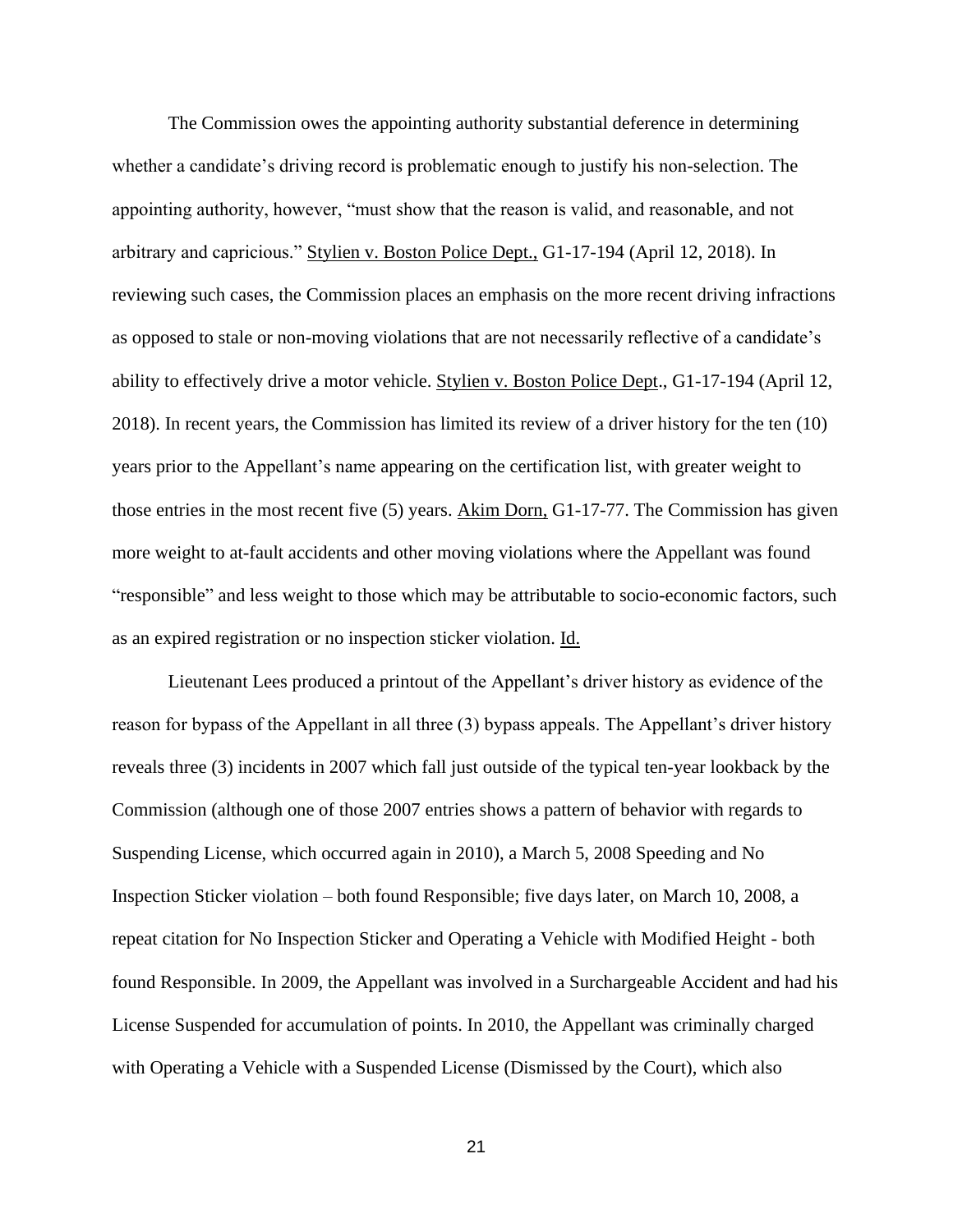appeared on his driver history as a License Suspension. In 2012, the Appellant was cited for Failure to Keep in Right Lane - found Not Responsible. The Appellant was found Responsible for every citation on his driver history except the final entry in 2012.

Lt. Lees discussed the Appellant's driver history at length with him during his interviews. The Lieutenant saw a pattern of driving issues on the Appellant's driver history, such as a prior suspension for failure to pay fines/costs in 2007 and then a subsequent criminal arraignment for driving with a suspended license in 2010. Lt. Lees testified that the pattern on the Appellant's history revealed repeat violations and he was concerned about whether this pattern would continue with the Appellant. The Appellant confirmed that there were many *responsible findings* on his driver history and that, if he was a little more aware of the process, he would have challenged those violations that he received. The Appellant admitted to Lt. Lees that he knew his driver's license was suspended on the day he was charged with Driving with a Suspended Licensed (February 14, 2010) but he drove anyway since, as he put it, he needed to get his wife a Valentine gift. Lt. Lees spoke with the Appellant and his former work supervisor regarding his 2016 motor vehicle accident, of which he failed to inform his supervisor. Lt. Lees also procured the incident report of the accident from the Leominster Police Department, confirming the facts of the case.

Lt. Lees testified that an MEP officer drives a police pickup truck,marked with lights and sirens and has the authority to make motor vehicle stops. He was concerned with the pattern he saw on the Appellant's history of license suspensions, coupled with the decision to drive with a suspended license. He was also concerned with the fact that the Appellant received a citation multiple years in a row. I find that Lt. Lees conducted an appropriate review of the Appellant's driver history and gave the Appellant ample opportunity to dispute everything alleged.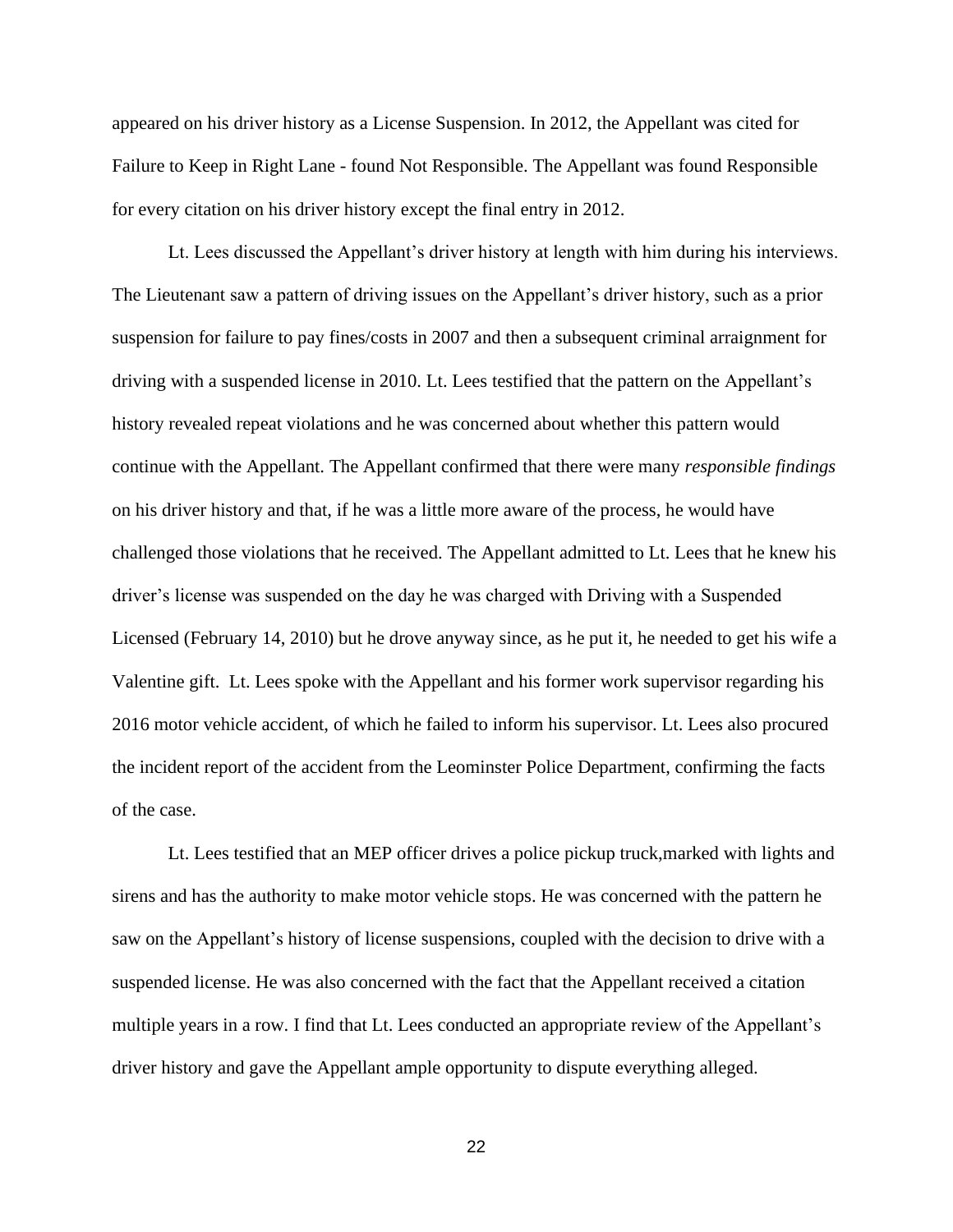#### *Comparison to Other Candidates*

The Respondent provided the background investigation of the eleven (11) candidates hired by the MEP, with notes regarding each of their driver histories and any instances of misconduct noted in the MEP's database. For instance, Candidates 1, 2 and 9 have no driver history and no negative history of involvement with the MEP. Candidate 3 has no driver history and only one MEP warning for trespass in a state forest. Candidate 4 has three (3) entries on his driver history – 2007 (Possession of Alcohol Under 21/Failure to Wear Seatbelt) - which is stale; 2008 (Equipment Violation and Unregistered MV); and 2016 (Speeding), along with two negative involvements with the MEP - the first in 2006 for possession of an undersized, v-notch lobster and the second in 2009 for failing to have a portable personal flotation device (PFD) and a visual distress signal.

Candidate 5 has only two (2) instances on his driver history since 2008 (with two others from 1999 and 2000 -18 and 19 years ago) and no involvement with the MEP in his history. Candidate 6 only has two (2) entries on his driver history and no negative involvement with the MEP. Candidate 7 has stale entries on his driver history from 2000 (18 years ago), and no negative history with the MEP. Candidate 8 has stale entries (16-21 years ago) on his driver history from 1999, 2000, and 2002. He has one current entry from 2013 on his driver history and no negative involvement with the MEP. Candidate 10 has stale entries on his driver history from 1993-2006 (12-25 years ago) and one current entry from 2018, but no negative history with the MEP. Candidate 11 has one entry on his driver history from 2008 and no negative history with the MEP.<sup>7</sup>

<sup>7</sup> The Commission reviewed documents produced by the Respondent relative to the three (3) candidates chosen for appointment over the Appellant in Docket G1-19-232. After carefully reviewing those documents, I note that none of the three (3) candidates' histories compare to the history of the Appellant's driver history and history of negative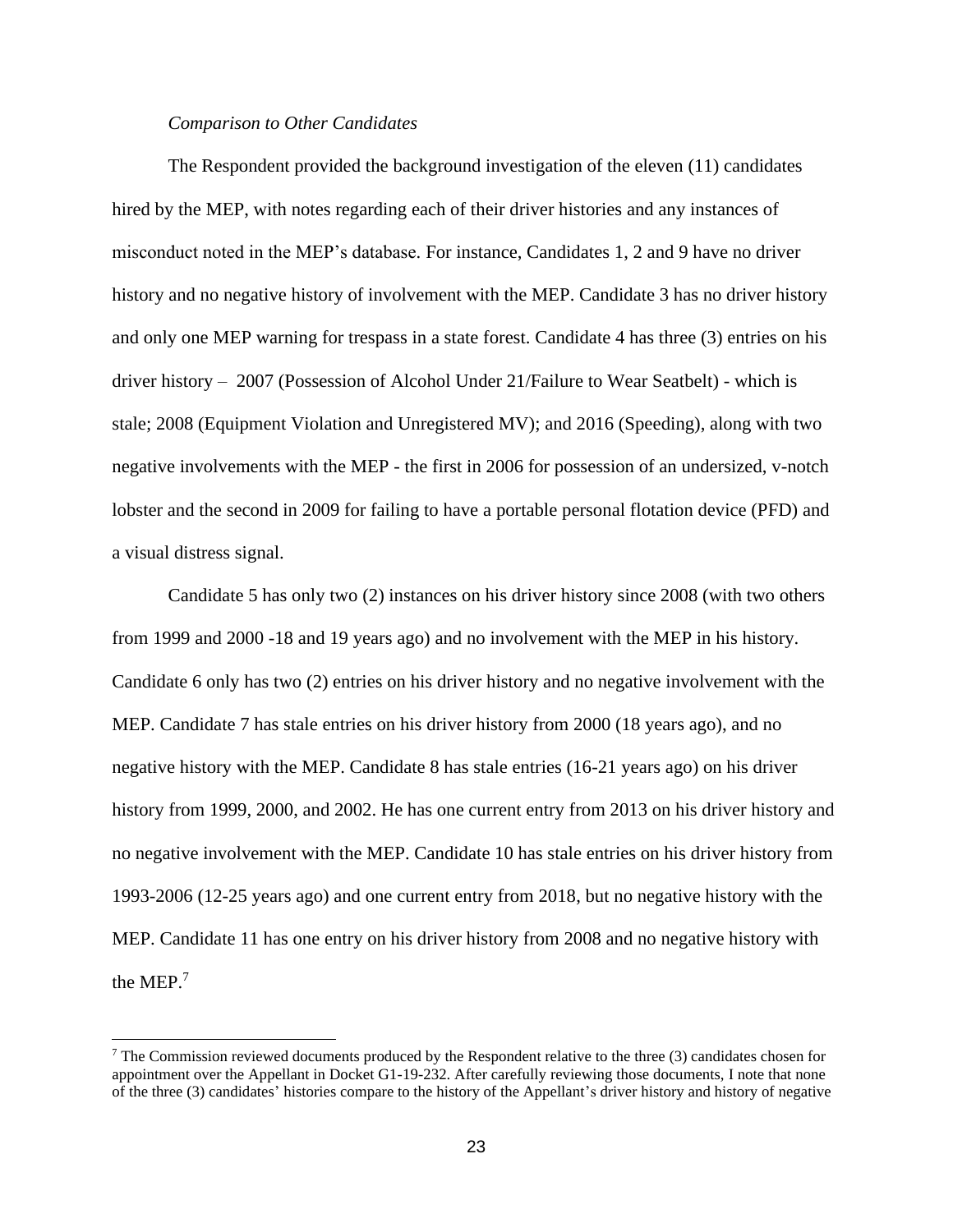After careful review of the other eleven (11) candidates chosen for the position, the MEP has sufficiently distinguished the other candidates' background histories relative to misconduct with the MEP, evaluated in conjunction with their driver histories, from that of the Appellant's. Three (3) of the aforementioned candidates have no driver history and no MEP history. Many candidates have stale negative driver histories, with citations dating back from twelve (12) to over twenty-five (25) years ago. Any other candidate with both a recent negative driver history and an MEP misconduct-history does not quite compare to the repetitive nature of the Appellant's histories or with regards to the number of incidents of misconduct evidenced. None of the other candidates had any taxidermy violations,either.

I carefully considered whether a fair, thorough, and impartial review process has been undertaken by the MEP, and whether the MEP has shown, by a preponderance of the evidence, that there was reasonable justification to bypass. The Commission owes the Appointing Authority substantial deference in determining whether a candidate's driver history is problematic enough to justify non-selection. Stylien v. Boston Police Department, G1-17-194.

Standing alone, the Appointing Authority has not shown that the driver history provides a reasonable and valid reason for bypass, since the most recent entry was six (6) years ago, in 2012, and the three-2007 entries on the history are arguably stale - although the MEP did use one of the 2007 entries (Suspended License) to show a pattern of behavior that continued in 2010. The Appointing Authority, however, did not bypass the Appellant on his driver history alone. On the basis of the driver history, taken *in conjunction* with the Appellant's concerning, repetitive taxidermist and hunting violations, the Appointing Authority has proven that it had reasonable

involvement with the MEP. Candidate 1 had no driver history and no negative involvement with the MEP. Candidate 2 had one (1) citation in his driver history from 2004 and no negative MEP history. Lastly, Candidate 3 had no negative driver history or negative history with the MEP noted in the summary provided to the Commission.